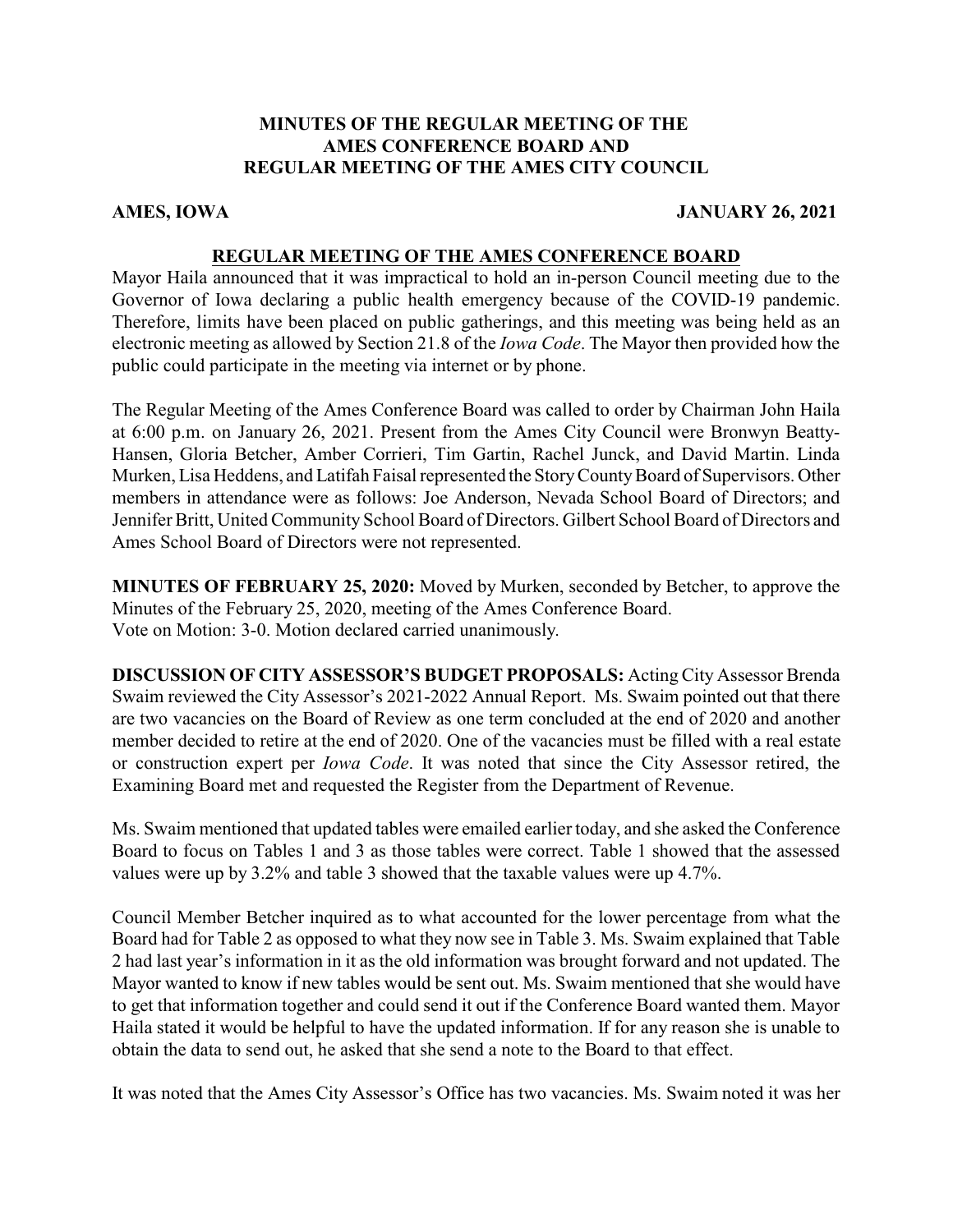hope that the hiring of a new Ames City Assessor would be swift. She pointed out that on Attachment C of the Report, it showed the Residential Sales QuarterlyReport; and when looking at new construction sales, the quantity decreased, but the price per square foot remained steady (the median was up by 2.8%). Existing house sales were very active with the quantity up by over 9%. Ms. Swaim pointed out that the price per square foot as well as the median price were also up from last year.

Page 6 of the Report was a summary of the Assessment notices that were mailed out for 2020. Page 7 showed the number of Informal Hearings along with Board of Review Hearings. Ms. Swaim explained that a question had come up from the Mini Board wanting to know the actual number of Board of Review cases; and it was noted that of the 183 residential cases, 144 were two condominium regimes held by a single owner. Ms. Swaim pointed out that, on Page 8 of the Report, there was a list of appeals that were pursued beyond the Board of Review, either in District Court or the Property Assessment Appeal Board (PAAB). Some of the cases have been settled, but many are still active as the District Court and PAAB systems are backed up due to COVID-19.

The Mayor questioned if the 183 residential appeals was an average number of appeals that are received each year. Ms. Swaim answered that the number was very low compared to other years. Mayor Haila then wanted to know if the number of cases going to the District Court and PAAB was comparative to previous years. It was pointed out that, while there are multiple cases, some of them are related to one project.

Story County Board of Supervisor Lisa Heddens wanted to clarify the Board of Review cases that show "number upheld," and if that meant the homeowner won or the Board did. Ms. Swaim noted that cases where the appeal was upheld (meant that the petition of the property owner was granted).

Ms. Swaim explained that she had found a few errors on the Budget Proposal and had made the corrections. When Ms. Swaim was completing the Report for the Department of Management, she had noticed that no money had been allocated for the vacancies in the Office for the remainder of the fiscal year. Ms. Swaim had to increase the projected expenses for the Assessor and Staff line items. In FY 20-21, it was originally budgeted for a 5% increase and that is what the corrected amount is, but what was in the Report was modified. It was noted that the City Assessor's Office tries to mirror what the City of Ames does for increases, when possible. When the City only got 4% those were the numbers shown. She wanted to make sure the Board knew that even though they had expenses available for 5%, staff was able to stay below the 4% budget amount. The Mini-Board was also able to help Ms. Swaim trim a few line items in the Report. It was pointed out that the total percentage of change between the proposed and current budget is only 2%.

Mayor Haila asked if the expected budget included the vacancyof the position. Ms. Swaim explained that she did take that into consideration along with the accrual pay out to the previous City Assessor. The Mayor wanted to know if the Assessor's office is actively searching for an Administrative Assistant. Ms. Swaim mentioned that she is not sure, but knows that a few other items need to be taken care of before they can hire anyone.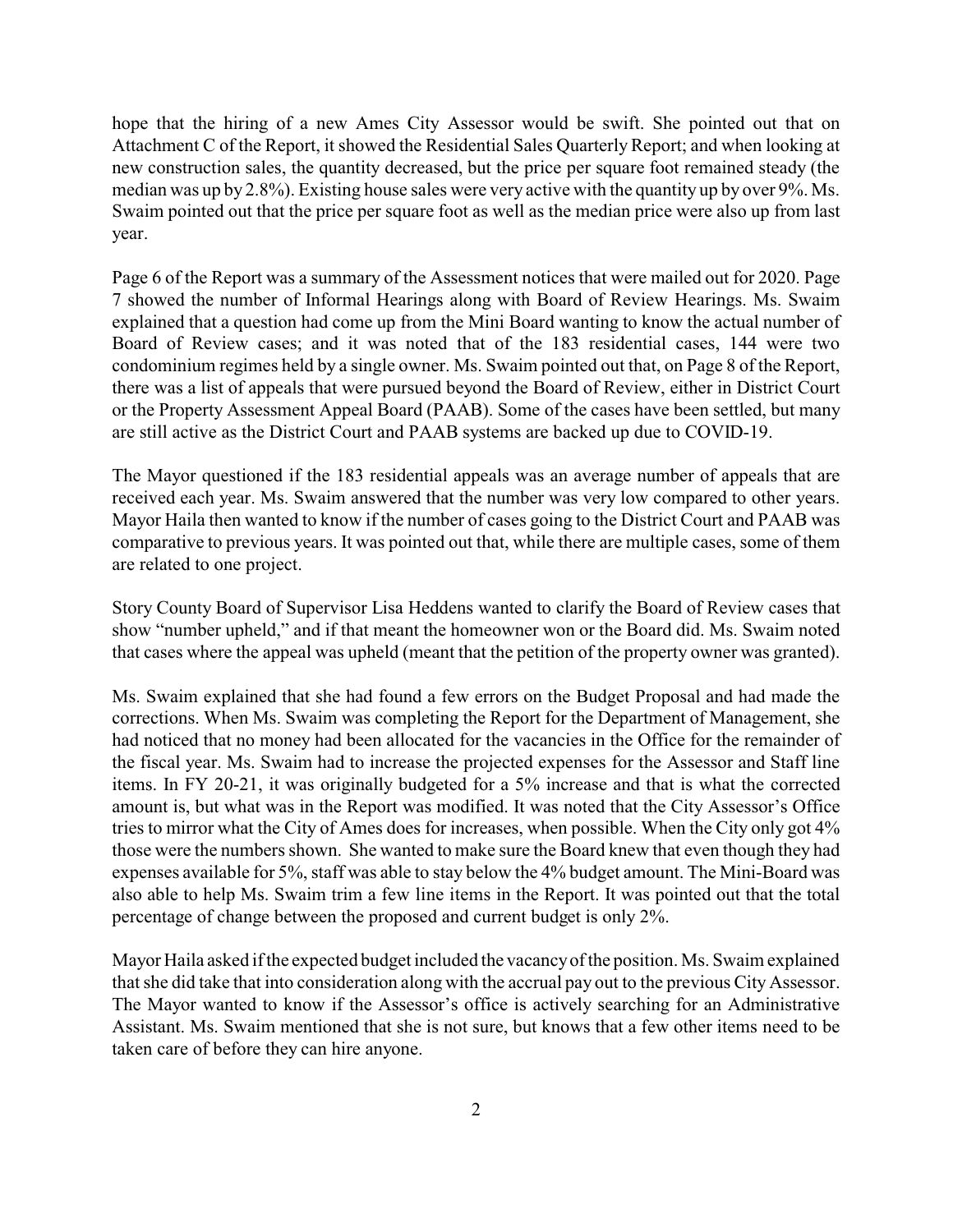Supervisor Linda Murken questioned when the last time was the Board of Review's salaries were increased. Ms. Swaim explained that it had been a long time; maybe over 15 years. The Mayor mentioned that in the budget proposal it is being recommended that the Board of Review salary change from \$17.50 per hour to \$35.00, and wanted to know if staff had checked with other municipalities to see if the \$35.00 was a common rate. Ms. Swaim mentioned it was discussed briefly during the Mini Board as there was a salary survey done from other cities and; that was the basis used for determining salaries for the Board of Review. Staff wanted to increase the salary with the hope of attracting and maintaining qualified members.

Moved by Gartin, seconded by Murken, to approve the recommendations of the City Assessor's Report.

Vote on Motion: 3-0. Motion declared carried unanimously.

Moved by Heddens, seconded by Corrieri, to receive the proposed budget. Vote on Motion: 3-0. Motion declared carried unanimously.

Moved by Faisal, seconded by Betcher, to set 6:00 p.m. on February 23, 2021, as the date of public hearing on the proposed FY 2021/22 City Assessor's budget (adoption of budget will occur after hearing is held).

Vote on Motion: 3-0. Motion declared carried unanimously.

**CONFERENCE BOARD COMMENTS:** Council Member Martin asked, when the Conference Board moves into the next phase with a new City Assessor, would the Conference Board want to change any of the structure. He gave an example of adding more structure to the Mini Board or establish a procedure for formal evaluation of the City Assessor. He inquired as to how to move forward with those things if the Conference Board was interested.

Moved by Martin, seconded byCorrieri, to place the topics of the Mini Board structure (chair, vicechair, and secretary) and the question of how the Conference Board would evaluate the Assessor's performance after the appointment of a long-term Assessor on the next Conference Board Agenda.

Council Member Gartin explained that he is supportive of the motion, but wanted to know if they could ask the City of Ames staff to come up with some proposals for the Conference Board to consider. He mentioned that he was nervous about having a "blank slate" and wanted to know if Council Member Martin would be in favor of adding that to his motion. Council Member Martin stated that is a great consideration as he is unaware of how to evaluate the City Assessor. Mayor Haila mentioned that would be a great idea and they could ask the City Manager who on staff would be able to help come up with some proposals for the Conference Board. The Mayor stated that it would be the understanding of the Conference Board that this would be included in the original motion and a new motion would not be needed.

Vote on Motion: 3-0. Motion declared carried unanimously.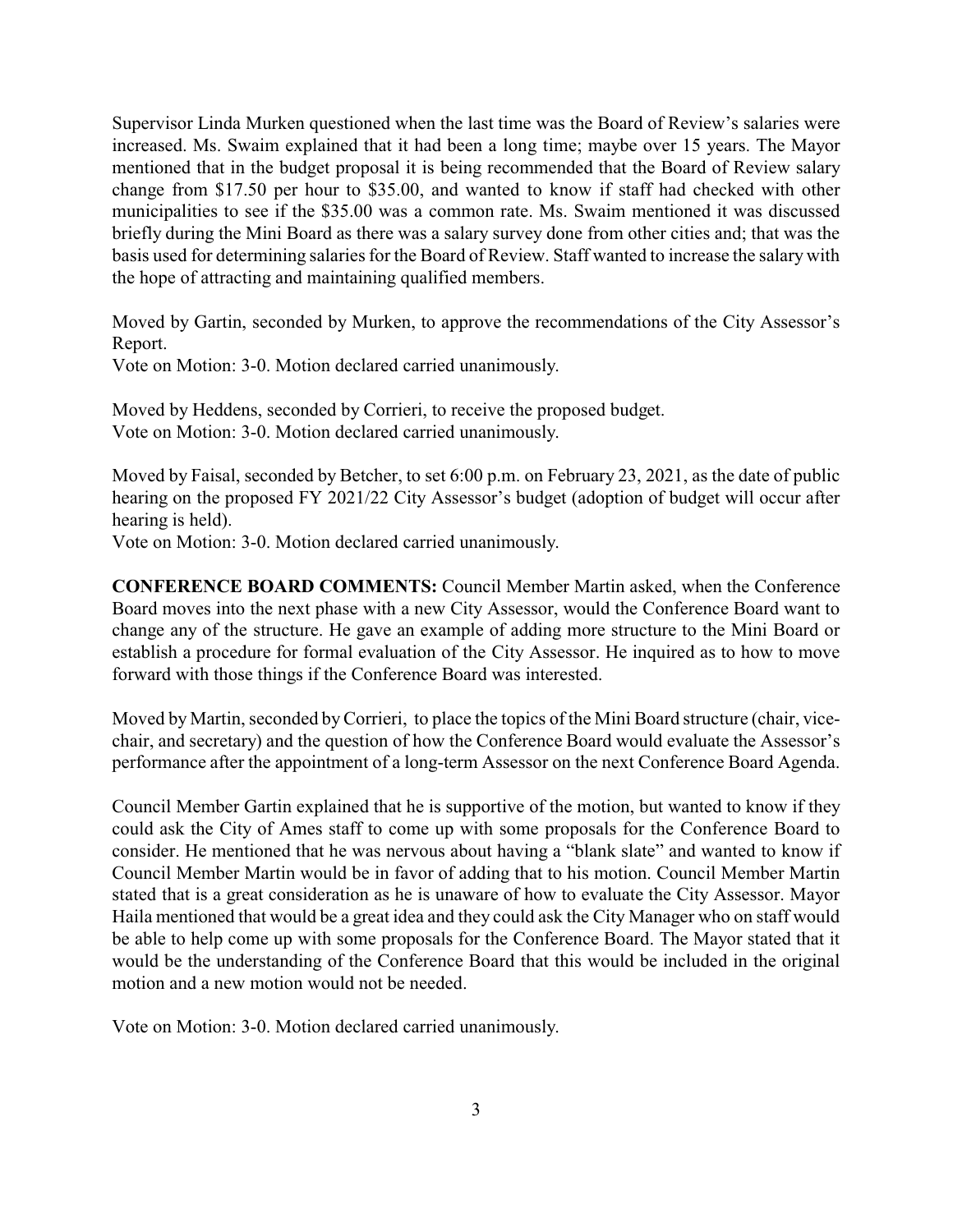The Mayor asked Council Member Corrieri to give an update on the process for hiring a new City Assessor. Ms. Corrieri mentioned that the Examining Board met a few weeks ago to establish the formality of the Examining Board, and she will be serving as Chair of the Board. The Board had officiallyrequested the registry of names from the Department of Revenue. The registry list had been received and there were approximately 160 names on the list, but of those, 60 were retired. The City of Ames Human Resources Department is going to be assisting with the initial application and vetting process. Bethany Jorgensen, Human Resources Director, and Brian Phillips, Assistant City Manager, will be putting together a formal job description and will have the position posted to the City of Ames website in the next couple of weeks. A formal letter will then be sent to the names on the registry that the recruitment is open and invite them to apply. Ms. Corrieri explained that they are looking at having the position open indefinitely because the last recruitment only had one applicant and they are not sure how many people will apply. Supervisor Heddens inquired, processwise, if the Examining Board would meet after the City has vetted the list. Ms. Corrieri explained that it would depend on how many people there are on the list, if there are a lot, the City of Ames will vet out some of the candidates, but if there are only a few then those will go directly to the Examining Board. Once the Examining Board reviews the applications, they will invite the finalists for a full-day interview process to meet with everyone and end on a public presentation. The Examining Board will make a final recommendation to the Conference Board for appointment.

Supervisor Linda Murken stated that she understood that the 2005 Report was going to be updated. She wanted to remind the Mayor and City Administrator if the City would be willing to take over the payroll for the City Assessor's office. Ms. Murken commented that the payroll is currently being done by Story County. Everyone already thinks of the City Assessor's office as City employees as staff is on the City benefit plans, deferred compensation, and for Human Resources, and that it doesn't make sense for Story County to do the payroll and just wanted to remind everyone that this issue had been brought up. Mayor Haila mentioned that he will follow-up with City Manager Steve Schainker to get that question answered, and if needed, will bring it back to the Conference Board.

**ADJOURNMENT:** Moved by Heddens to adjourn the Ames Conference Board at 6:29 p.m.

#### **MINUTES OF THE REGULAR MEETING OF THE AMES CITY COUNCIL**

**CALL TO ORDER:** Mayor John Haila called the Regular Meeting of the Ames City Council, which was being held electronically, to order at 6:31 p.m. with the following Council members participating: Bronwyn Beatty-Hansen, Gloria Betcher, Amber Corrieri, Tim Gartin, Rachel Junck, and David Martin. *Ex officio* Member Nicole Whitlock was also present.

Mayor Haila stated that it was impractical to hold an in-person Council meeting due to the Governor of Iowa declaring a public health emergency because of the COVID-19 pandemic. Therefore, limits have been placed on public gatherings, and this meeting was being held as an electronic meeting as allowed by Section 21.8 of the *Iowa Code*. The Mayor then provided how the public could participate in the meeting via internet or by phone.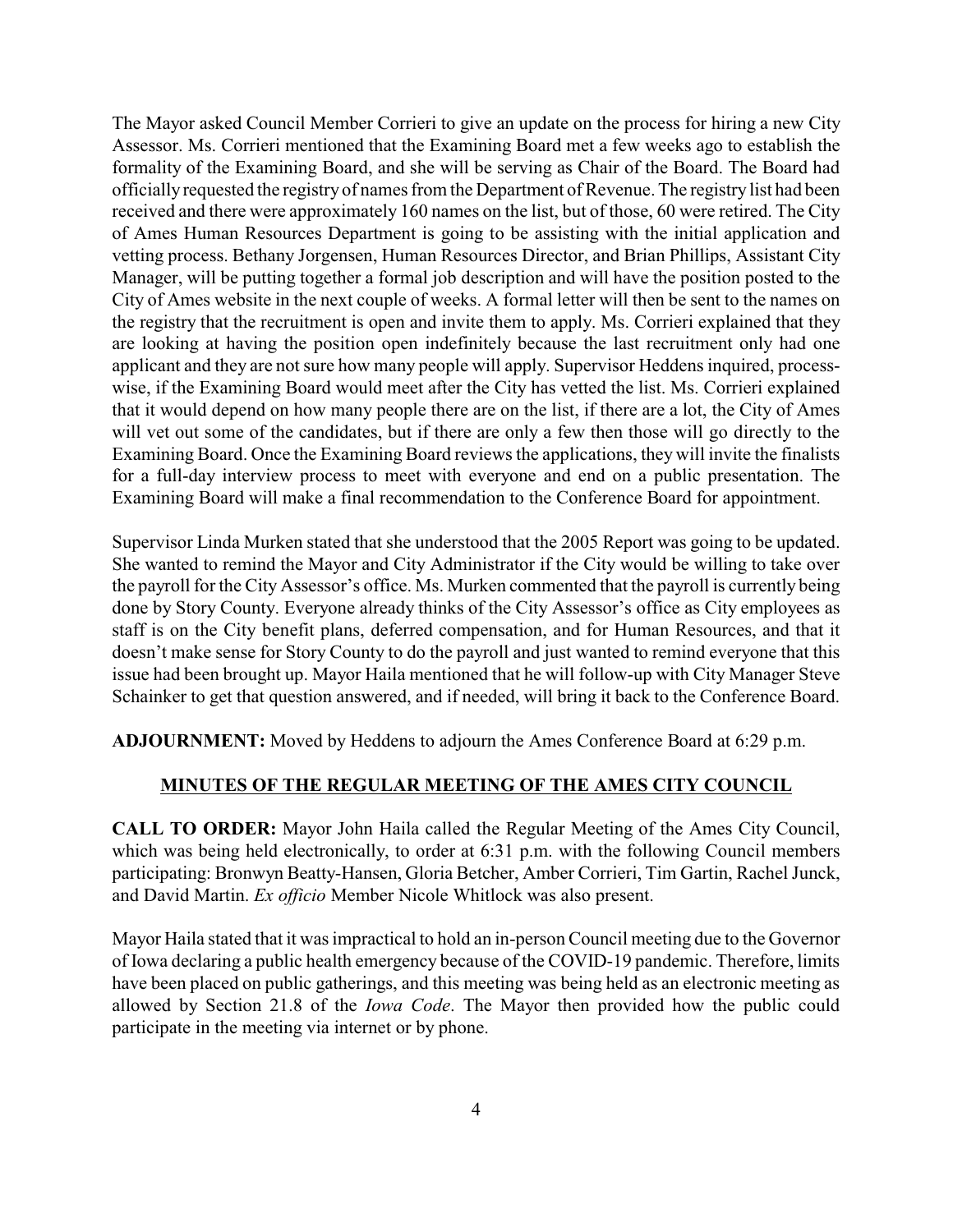**RECOGNITION:** Fire Chief Rich Higgins recognized Nathaniel Ward, Robert Dean, and Obai Elmustafa for their heroic actions on December 9, 2020. Chief Higgins explained that around 4 p.m. on December 9, 2020, passersby noticed smoke and flames coming from a two-story apartment complex at 220 South Dakota Avenue. Multiple people called 911 to report the fire; however, the three individuals being recognized tonight decided to stop and make sure everyone was out of the building. With heavy smoke and flames coming from the front of the structure obstructing the only way out of the house for the occupants, Nathaniel, Robert, and Obai started knocking on windows and yelling for the residents to get out. Once they realized the only way out for the second-story apartment occupants was through a window, the men found a ladder and devised a plan to get the two trapped people out safely. One occupant was able to jump to the waiting arms of the rescuers. The second occupant was rescued by using a step ladder to get on top of a nearby garage roof, and then used it again to access the second-story window. Chief Higgins stated that the selfless acts of Robert, Nathaniel, and Obai are heroic in every sense, and it was with great pleasure that he recognized them during this meeting and publicly for their actions. A video of the event recorded by Ames Police Officer Celena Rohland's body camera was shown. Fire Chief Higgins thanked Officer Rohland for her actions that day that helped aid in the rescue.

The Mayor and Council thanked the three gentlemen for stopping to help and let them know that they help make Ames a great place. Mr. Dean stated that he and Nathaniel were driving by and couldn't help but turn around and help. He explained that it was just a small fire and by the time they turned around the front was fully engulfed in flames. Mr. Dean commented that it was a testament to what anyone can do when they work together as a community. He reminded everyone to check their smoke alarms. Mr. Ward echoed what Mr. Dean had mentioned and said he was glad that no one was hurt and they were able to help anyway they could. Mr. Elmustafa stated he was just glad he was in the right place at the right time to help.

Chief Higgins wanted to remind residents to always know two ways out. Whether it's a home, place of work, or a hotel, knowing two ways out will double any person's chance of getting out safely during an emergency when every second counts.

**PROCLAMATION IN OBSERVANCE OF AMES ROTARY CLUB'S 100 TH** ANNIVERSARY: The Mayor congratulated the Rotary Club of Ames on its 100<sup>th</sup> Anniversary and commended it for its community service by declaring March 1, 2021, as Rotary Club of Ames Day.

Accepting the Proclamation was Chad Copley, Rotary President. Mr. Copley mentioned they were thankful for the Proclamation and appreciated the Mayor declaring March 1, 2021, as Rotary Club of Ames Day. He noted that the Rotary has 180 members who are observing the Rotary motto, "Service Above Self." The Rotary is continuing to look for ways to serve globally with water deliverysystems in Tanzania Africa and the PolioPlus program to eradicate polio. Locallythe Rotary supported the Ames Miracle Field Park, tree planting and care at Tedesco Environmental Learning Corridor, and providing local community grants. They are hoping in the fall to get together in person. He reminded everyone that there are openings in the Rotary Club of Ames if anyone is interested.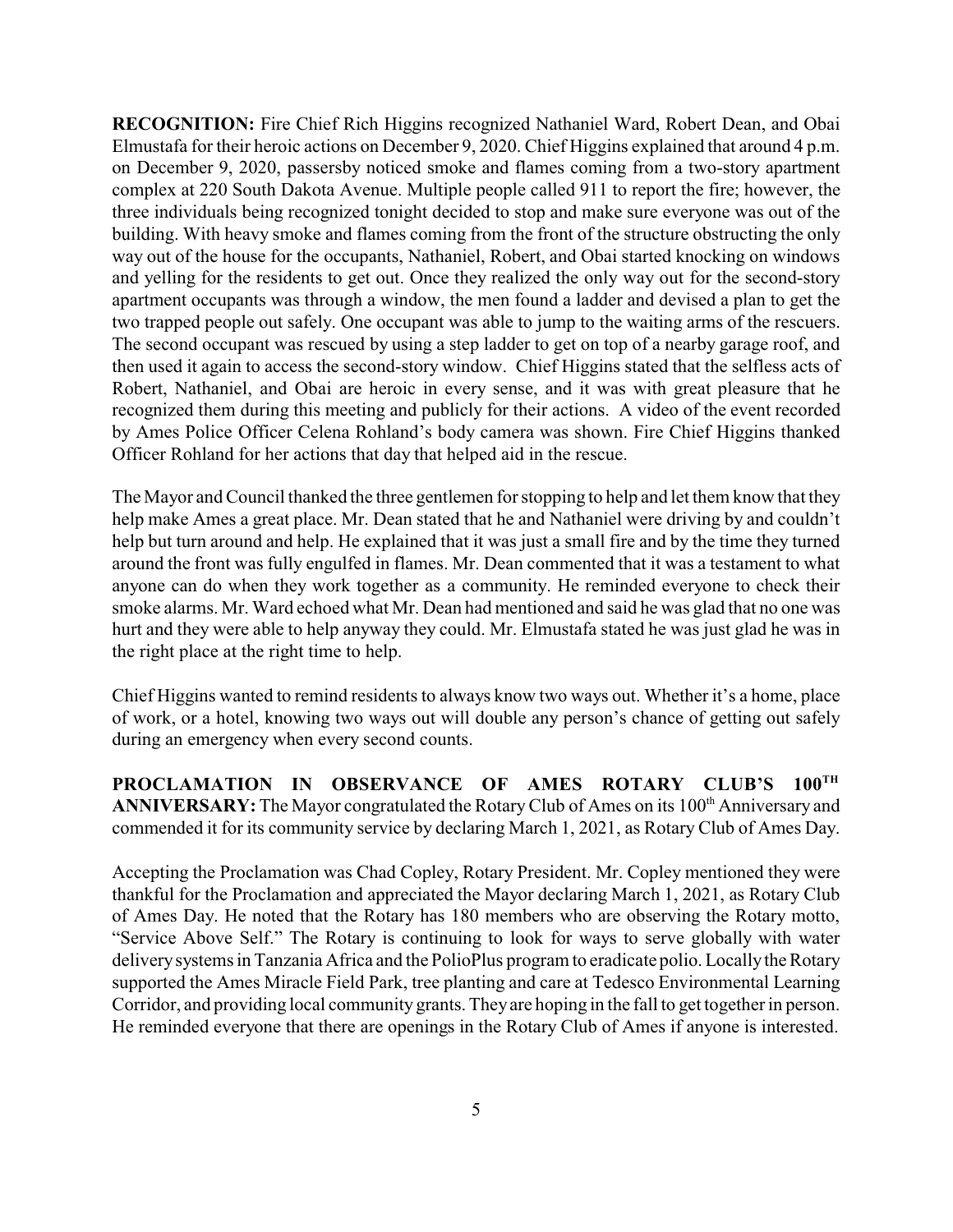**CONSENT AGENDA:** Mayor Haila mentioned that staff had requested to pull Item No. 26, Resolution approving contract and bond for 2020/21 Pavement Restoration - Slurry Seal Program from the Agenda as the items have not been received yet. Council Member Betcher requested to pull Item No. 13, Requests from Ames Main Street (AMS) for Music Walk on Thursday, April 29, 2021; Item No. 14, Requests from Ames Main Street (AMS) for Art Walk on Thursday, June 3, 2021, and Item No. 15, Requests from Ames Main Street for 4<sup>th</sup> of July activities on July 4, 2021 for further discussion.

Moved by Gartin, seconded by Corrieri, to approve the following items on the Consent Agenda.

- 1. Motion approving payment of claims
- 2. Motion approving Minutes of Regular City Council Meeting held January 12, 2021
- 3. Motion approving Report of Change Orders for period January 1 15, 2021
- 4. Motion approving New 12-month Class C Liquor License with Sunday Sales: Springhill Suites, 1810 SE 16<sup>th</sup> Street, **Pending Food Establishment License**
- 5. Motion approving New 12-month Class C Liquor License with Sunday Sales: Cactus 2, 2420 Lincoln Way Ste B, **Pending Food Establishment License and DRAM**
- 6. Motion approval renewal of the following Beer Permits, Wine Permits, and Liquor Licenses:
	- a. Special Class C Liquor License (B/W) Outdoor Service and Sunday Sales Blaze Pizza (2320 Lincoln Way #109) **Pending DRAM**
	- b. Class C Liquor License, Outdoor Service & Sunday Sales El Azteca (2727 Stange Road)
	- c. Class C Liquor License Sunday Sales & Catering Ge'Angelo's (823 Wheeler St #9)
	- d. Class C Beer Permit, Class B Wine Permit, Class E Liquor License Fareway Store #386 (619 Burnett Ave)
	- e. Class C Beer Permit, Class B Wine Permit Class E Liquor License Fareway Store #093 (3619 Stange Road)
	- f. Special Class C Liquor License (B/W) Clouds Coffee LLC (119 Stanton Ave)
- 7. RESOLUTION NO. 21-023 adopting revised Employee Recognition Programs Policy
- 8. RESOLUTION NO. 21-024 approving Quarterly Investment Report for the Period Ending 12/31/2020
- 9. Requests from Ames Town and Gown to amend scope and time frame of 2021 COTA Spring Special Project Grant Contract:
	- a. RESOLUTION NO. 21-025 approving contract amendment
	- b. RESOLUTION NO. 21-026 approving carry-over of \$570 from FY 2020/21 to FY 2021/22
- 10. RESOLUTION NO. 21-027 modifying FY 2020/21 ASSET Contract with Heartland Senior Services due to COVID-19
- 11. RESOLUTION NO. 21-037 approving Encroachment Permit Agreement for sign at 203 Main Street.
- 12. RESOLUTION NO. 21-038 approving the Surface Transportation Block Grant (STBG) Federal-Aid Swap Funding Agreement with the Iowa Department of Transportation for E. 13<sup>th</sup> Street Reconstruction project in the amount of \$1,600,000
- 13. RESOLUTION NO. 21-039 approving Surface Transportation Block Grant (STBG) Federal-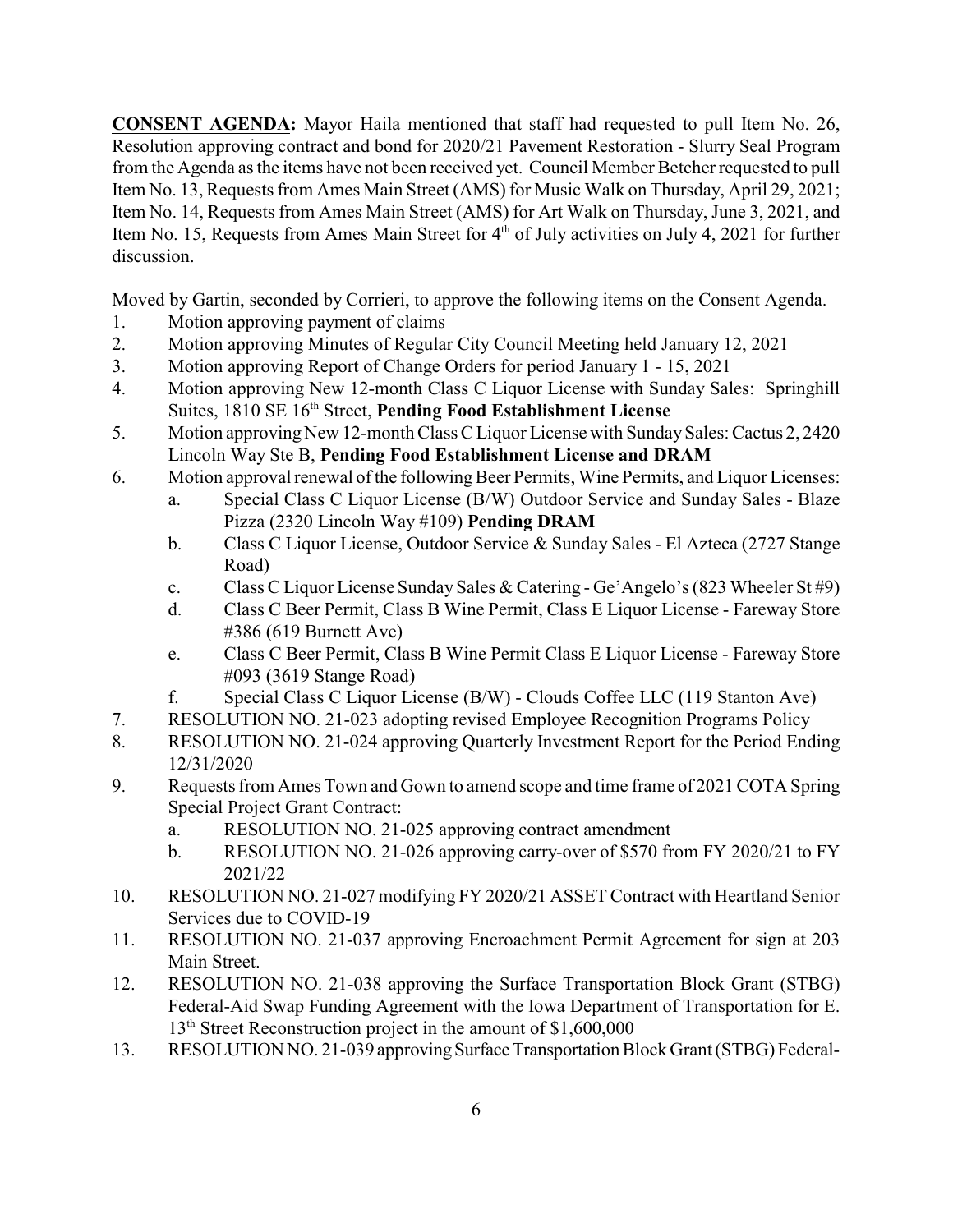Aid Swap Funding Agreement with the Iowa Department of Transportation for the Cherry Avenue Extension in the amount of \$1,890,000

- 14. RESOLUTION NO. 21-040 approving Professional Services Agreement with WHKS & Co., of Ames, Iowa, for 2019/20 Storm Water Erosion Control (Squaw Creek) in an amount not to exceed \$58,820
- 15. RESOLUTION NO. 21-041 awarding contract to NOVA Bus of Plattsburgh, New York for two CyRide Battery Electric Buses and Charging Equipment in an amount not to exceed \$1,888,000
- 16. RESOLUTION NO. 21-042 approvingChange Orders 3-5 with StoryConstructionCompany of Ames, Iowa, for CyRide Interior Improvement Project in the amount of \$32,594
- 17. RESOLUTION NO. 21-043 approvingChange Order No. 2 with Tri-CityElectric Company of Iowa, Davenport, Iowa, for Electrical Maintenance Services for Power Plant in an amount not to exceed \$68,000
- 18. DCS Software and Hardware Upgrade for Electric Services:
	- a. RESOLUTION NO. 21-044 approvingwaiver ofPurchasing Policies requirement for formal bidding allowing for a single-source purchasing arrangement with the current DCS software and hardware supplier
	- b. RESOLUTION NO. 21-045 awarding contract to Emerson Process Management of Pittsburgh, Pennsylvania, for DCS Software and Hardware Upgrade for Electric Services in the amount of \$420,803, with the City paying applicable sales taxes directly to the State of Iowa
- 19. RESOLUTION NO. 21-046 approving contract and bond for Maintenance Facility Fabric Storage Barn
- 20. RESOLUTION NO. 21-047 approving contract and bond for Water Plant Dehumidification Project
- 21. RESOLUTION NO. 21-049 approving reduction in project retainage for the 2019/20 Sanitary Sewer Rehabilitation project (Munn Woods)
- 22. RESOLUTION NO. 21-050 accepting completion of Electric Services Replacement at University Apartments (111 Lynn Avenue)
- 23. RESOLUTION NO. 21-051 accepting completion of North River Valley Park Low-Head Dam Improvements Project
- 24. RESOLUTION NO. 21-052 approving Plat of Survey for 1018 and 1022 North Second Street

Roll Call Vote: 6-0. Motions/Resolutions declared carried/adopted unanimously, signed by the Mayor, and hereby made a portion of these Minutes.

**REQUESTS FROM AMES MAIN STREET:** Council Member Betcher explained that she pulled the Ames Main Street Special Events items to make sure that the Council was operating under the understanding that if COVID-19 precautions are in place at the time of the events, the Council still has the ability to cancel the events based on City recommendations from CDC guidelines. Any approval tonight would be contingent upon the health conditions at the time the three events occur:

1. Requests from Ames Main Street (AMS) for Music Walk on Thursday, April 29, 2021: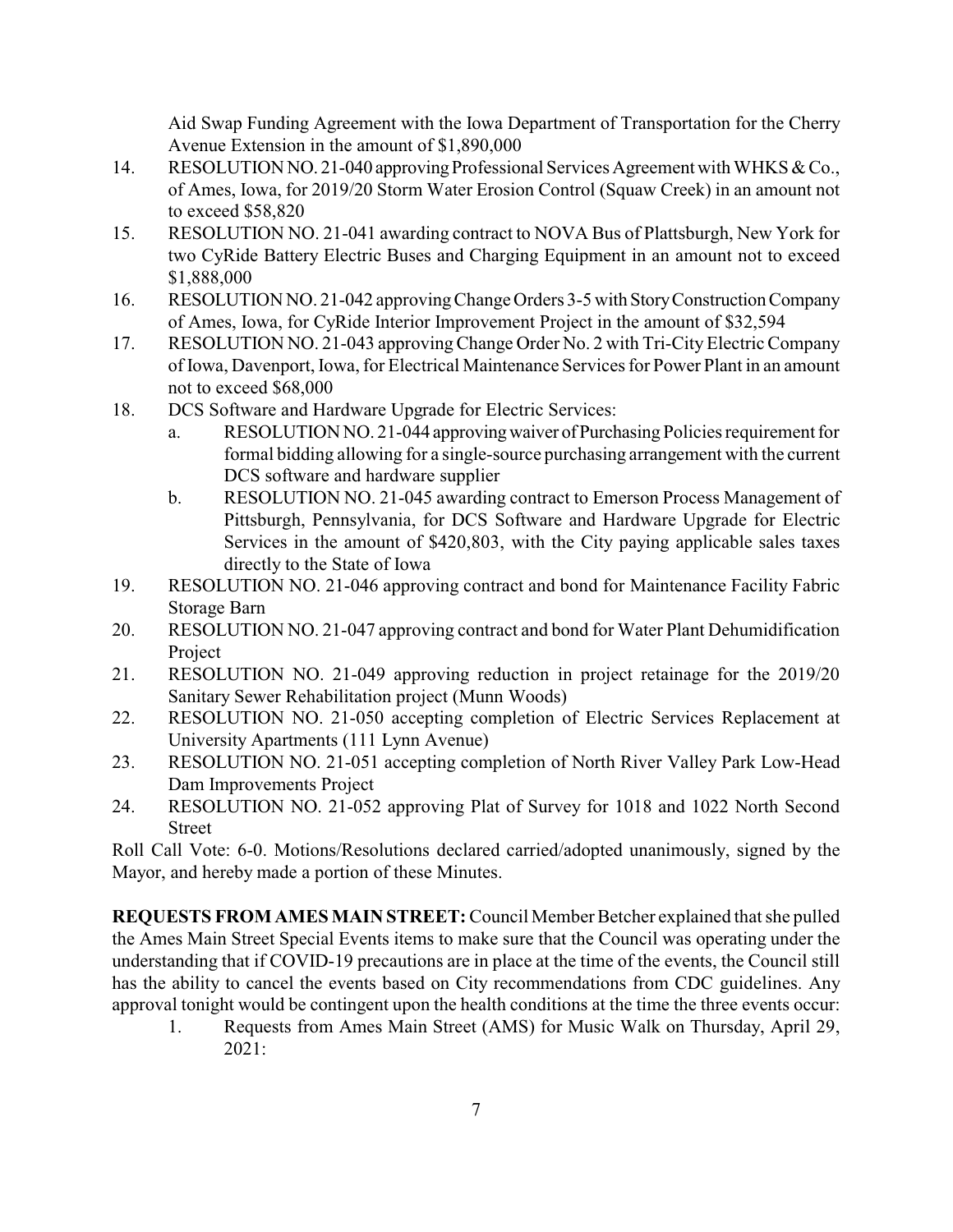- a. Motion approving blanket Temporary Obstruction Permit and blanket Vending License in Central Business District
- b. RESOLUTION NO. 21-028 approving closure of 10 metered parking spaces for food trucks and musicians from 3:00 p.m. to 9:00 p.m.
- c. RESOLUTION NO. 21-029 approving waiver of parking meter fees and enforcement, usage and waiver of electrical fees, and waiver of fee for blanket Vending License for Ames Main Street from 3:00 p.m. to 9:00 p.m.
- 2. Requests from Ames Main Street (AMS) for Art Walk on Thursday, June 3, 2021:
	- a Motion approving blanket Temporary Obstruction Permit and blanket Vending License in Central Business District
	- b. RESOLUTION NO. 21-030 approving closure of 10 metered parking spaces for vendors from 1:00 p.m. to 9:00 p.m.
	- c. RESOLUTION NO. 21-031 approving waiver of parking meter fees and enforcement, usage and waiver of electrical fees, and waiver of fee for blanket Vending license for Ames Main Street from 5:00 p.m. to 8:00 p.m.
	- d. RESOLUTION NO. 21-032 approving closure of Kellogg Avenue, from Main Street to Fifth Street from 3:00 p.m. to 8:30 p.m.
	- e. RESOLUTION NO. 21-033 approving usage of Tom Evans Plaza
- 3. Requests from Ames Main Street for  $4<sup>th</sup>$  of July activities on July 4, 2021:
	- a. Motion approving blanket Temporary Obstruction Permit and blanket Vending License in Central Business District
	- b. RESOLUTION NO. 21-034 approving usage and waiver of electrical fees and waiver of fee for blanket Vending License
	- c. RESOLUTION NO. 21-035 approving closure of portions of Main Street, Northwestern Avenue, Fifth Street, Douglas Avenue, Burnett Avenue, Kellogg Avenue, Clark Avenue, Allan Drive, and Pearle Avenue from 6:00 a.m. until end of parade
	- d. RESOLUTION NO. 21-036 approving closure of Parking Lot MM, south portion of Lot M, Depot Lots V and TT from 6:00 a.m. to 2:00 p.m.

John Hall, Ames Chamber of Commerce Vice President, stated that the Chamber understands the concerns from Council Member Betcher, and their intention is to operate with precaution. He noted that they were able to host the Art Walk in the fall of 2020. The Chamber will host the Art Walk and Music Walk with the same precautions. Mr. Hall mentioned that they are not sure about the  $4<sup>th</sup>$  of July parade and are hopeful that they will be able to host the parade, but as they get closer to the day of the event they will be exploring alternative options that may not entirely cancel the event. The event may happen virtually or some other way to offer the event to the City. The Chamber will continue to communicate with staff regarding the events and if they need to come back to the Council with changes, they would be happy to do so. Ms. Betcher mentioned that she appreciated what Mr. Hall had said, but she believed any previously approved events were approved by Council with the contingency that the Council could cancel the event at any time. She is hopeful that things will get better and the events will proceed as planned, but she wanted to avoid the event having to come back to Council for its approval to have the event or cancel. The Mayor stated that the way the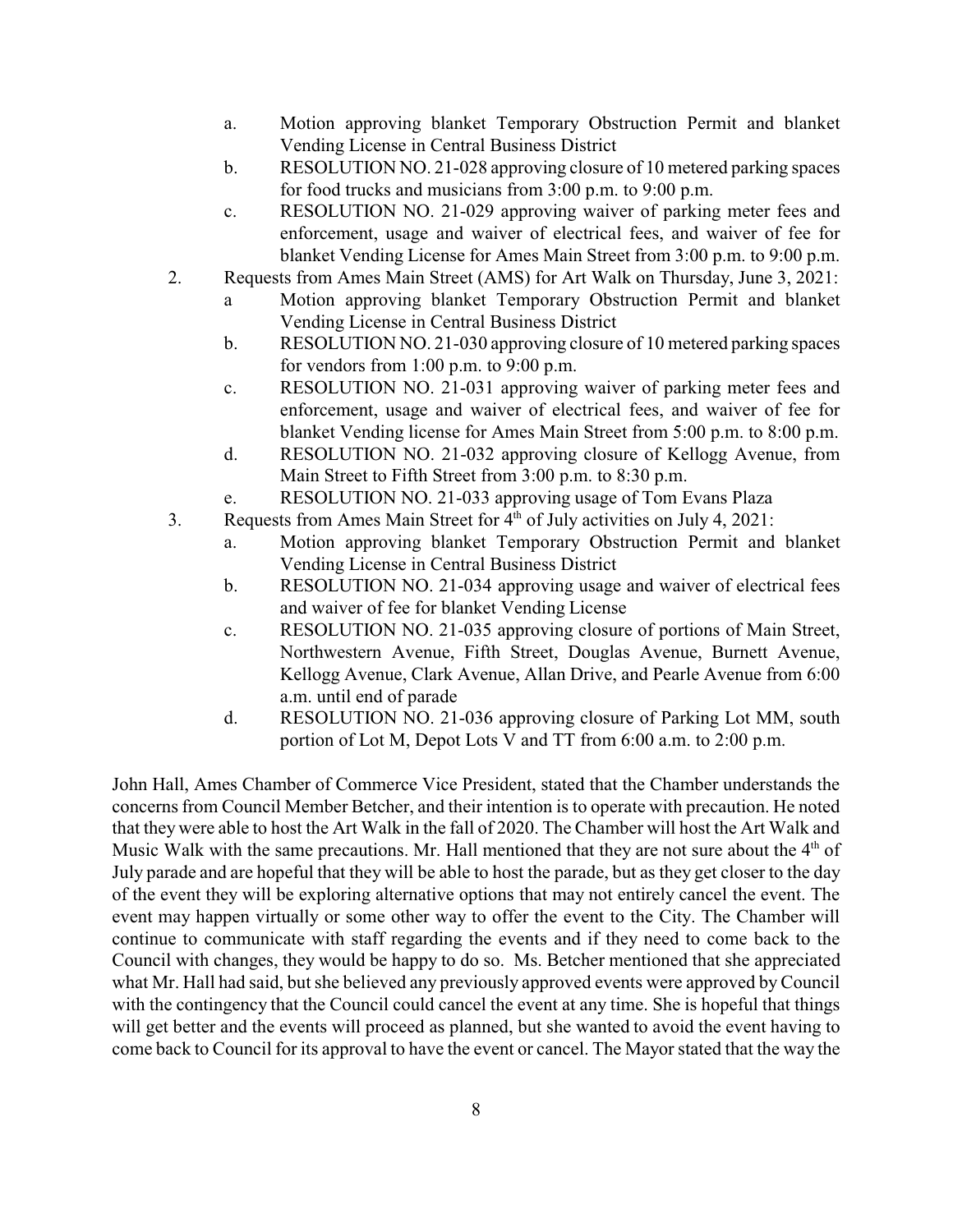Council Action Form and the Agenda are written there is no provision in the recommendations that the approval would be contingent upon health care provisions and asked Assistant City Manager Brian Phillips what his recommendation would be.Mr. Phillips stated that the Council could approve the request with the condition that the Chamber has to comply with whatever public health measures are in effect at the time or the Council could wait to approve the items later.

Council Member Betcher stated she would prefer these requests not come back to Council, but would like to approve the requests contingent upon whatever public health measures are in place at the time of the event. The Mayor asked Mr. Hall if the Council approved the request with the conditions stated by Ms. Betcher; would the Chamber be able to work with those. Mr. Hall mentioned that all its events will have contingency plans in the event that there are tighter or complete restrictions. The Chamber will be prepared to change dates, plans, or cancel the events if needed. He pointed out that they would appreciate the approval tonight so they can start marketing the events.

Moved by Betcher, seconded by Gartin, to approve the Ames Main Street events as listed above with the added note that the approval is contingent upon the public health advisory and regulations that are in position at the time the events occur.

Council Member Gartin stated he appreciated the motion, but he thought all the events were subject to the Governor's Proclamation. Ms. Betcher stated she is not sure as she has seen some events that are not compliant, and she wants to make sure that anything on City property is being followed.

Council Member Martin asked if the motion also included any policy that the City Council had adopted as well. Ms. Betcher confirmed that would be true.

Vote on Motion: 6-0. Motion declared carried unanimously.

**PUBLIC FORUM:** Mayor Haila opened Public Forum. No one requested to speak, so he closed Public Forum.

**UPDATE ON INDOOR AQUATIC CENTER:** Parks and Recreation Director Keith Abraham showed a couple concepts for a new Indoor Aquatic Center. He noted that a couple representatives from RDG Planning and Design were online to answer any questions. Director Abraham mentioned that they wanted to utilize the intersection at Lincoln Way and North Elm as it is a controlled intersection and would help minimize traffic on North Oak.

Mr. Abraham noted that there were two options put together byRDG. It was pointed out that in both options the building is situated on the southwest portion of the propertywith parking to the north and 140 parking spots. Option 1 was for a single-level aquatic center. The building would be 31,300 square feet with approximately 30% of the site being green space. The indoor pool would have a sixlane lap pool, a zero-depth entry pool with a current channel, a wellness/therapy pool, a large enclosed slide that begins and ends inside the building, but also goes outside, a smaller slide for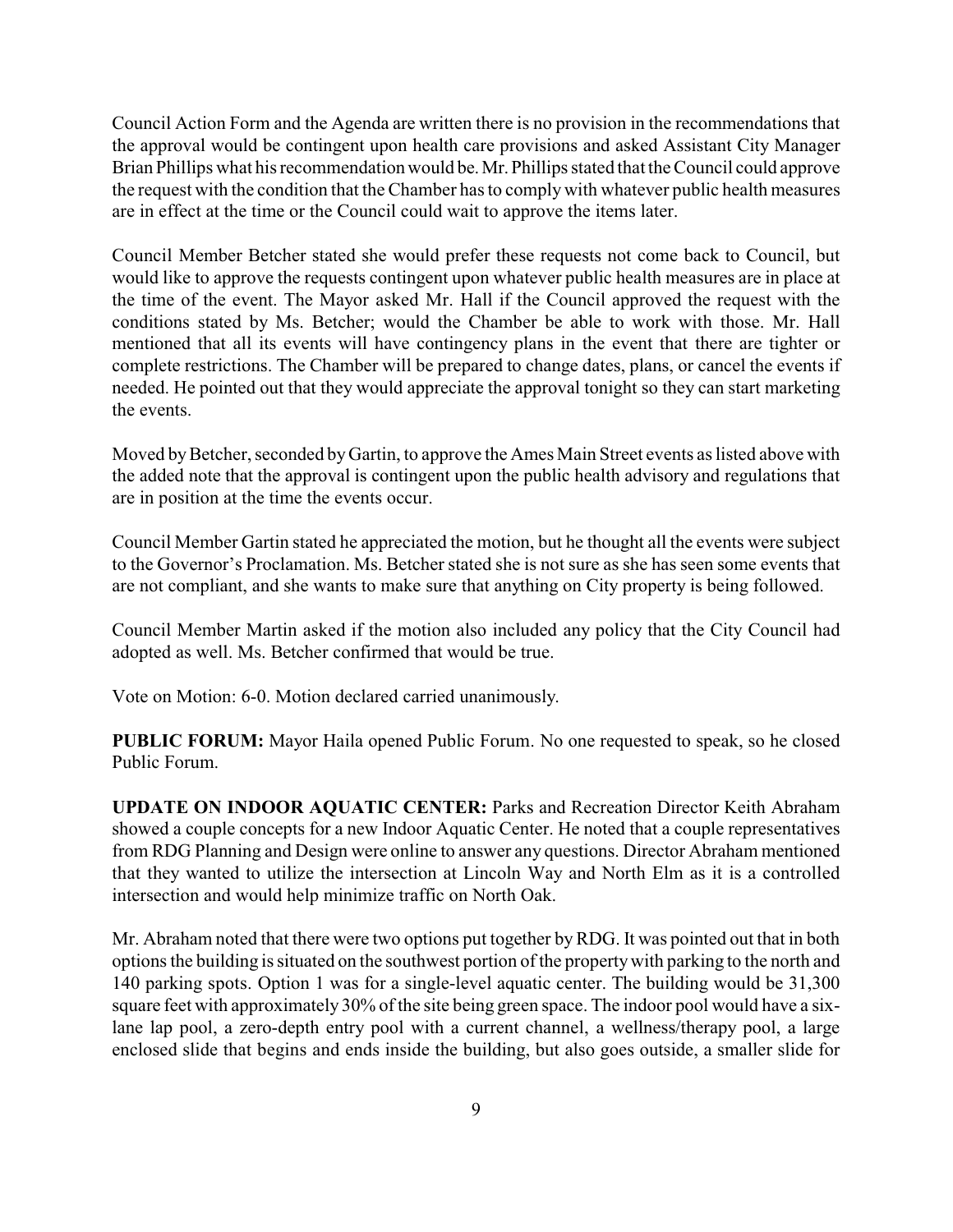younger children, locker rooms (men's, women's, and eight universal/family changing rooms), two gender neutral restrooms, some office space, and support spaces (storage, equipment room, etc.). Option 1 comes with a price tag of about \$22.8 million. There are opportunities for future expansion to the east of the building or by building over the parking lot to the north. He noted that if there is expansion then parking will become an issue as there will not be enough parking, which was a concern of the neighborhood. The second option would have 32,100 square feet on the first level and 11,600 square feet on the second level. The first level has the same features as Option 1 with the addition of stairs and an elevator. The second level features a multi-purpose room, a walking area, a social area, storage, and two gender neutral restrooms. This option would cost about \$27.5 million. Director Abraham explained that the cost estimates included the construction, storm water storage under the parking lot, land acquisition, demolition of buildings and parking, design fees, other costs (soils, survey, testing), and a 15% contingency. Director Abraham explained that there were some alternates offered if the Council was interested. One Alternate under Option 1 would be to size the buildings structural steel and footings to accommodate expanding the single-level building into twolevels but would cost an additional \$500,000. Under Option 2 there was an alternate to shorten the walking track on the second level which would decrease the cost by \$1.5 million. Any feedback came from the neighborhood; traffic, parking, and stormwater were their main concerns.

Council Member Gartin asked Mr. Abraham to point out the slide features. Mr. Abraham noted that there is a stairway that has a tube slide that will go outside and then run back inside. There will also be a youth slide; currently there are three different slides being considered.

The Mayor asked for City Manager Steve Schainker to explain the process the City is going through for the Indoor Aquatic Center. Mr. Schainker explained that the City is trying to take advantage of the major development along Lincoln Way, between Clark and Kellogg, to take part in a state program. It is the Iowa Reinvestment District Program that allows the City to capture the state tax on hotels and retail sales to be used for certain projects that better the community. The City is putting together an application that is due February 22, which would allow the City to collect the hotel and retail tax for the proposed development on Lincoln Way and use the funds to pay for the Indoor Aquatic Center. The goal is to use that revenue plus donations along with the Winakor Donation Fund money to help finance the facility. He pointed out that the option the Council chooses will set the bar for the amount of revenue that needs to be collected either from donations or the development. Once an option is chosen, an economic analysis will need to be done. Mr. Schainker stated that the City will have to up-front the general obligation bonds for this facility. He explained that an indoor aquatic center is a priority for City Council and that what is presented in Option 1. Staff is not certain at this time if the level of tax rebate funding generated from the Reinvestment District projects and the amount of donations secured will cover the cost of either option. It was the recommendation of the City Manager that the City Council adopt Option 1.

Council Member Beatty-Hansen stated that one of the additions to Option 1 was the \$500,000 to add the footings for a potential second story later. She wanted to know if those would be strong enough to possibly add a third story to the building. Al Oberlander, Consultant with RDG Planning and Design, explained that the structure as designed was for two stories only and the price would go up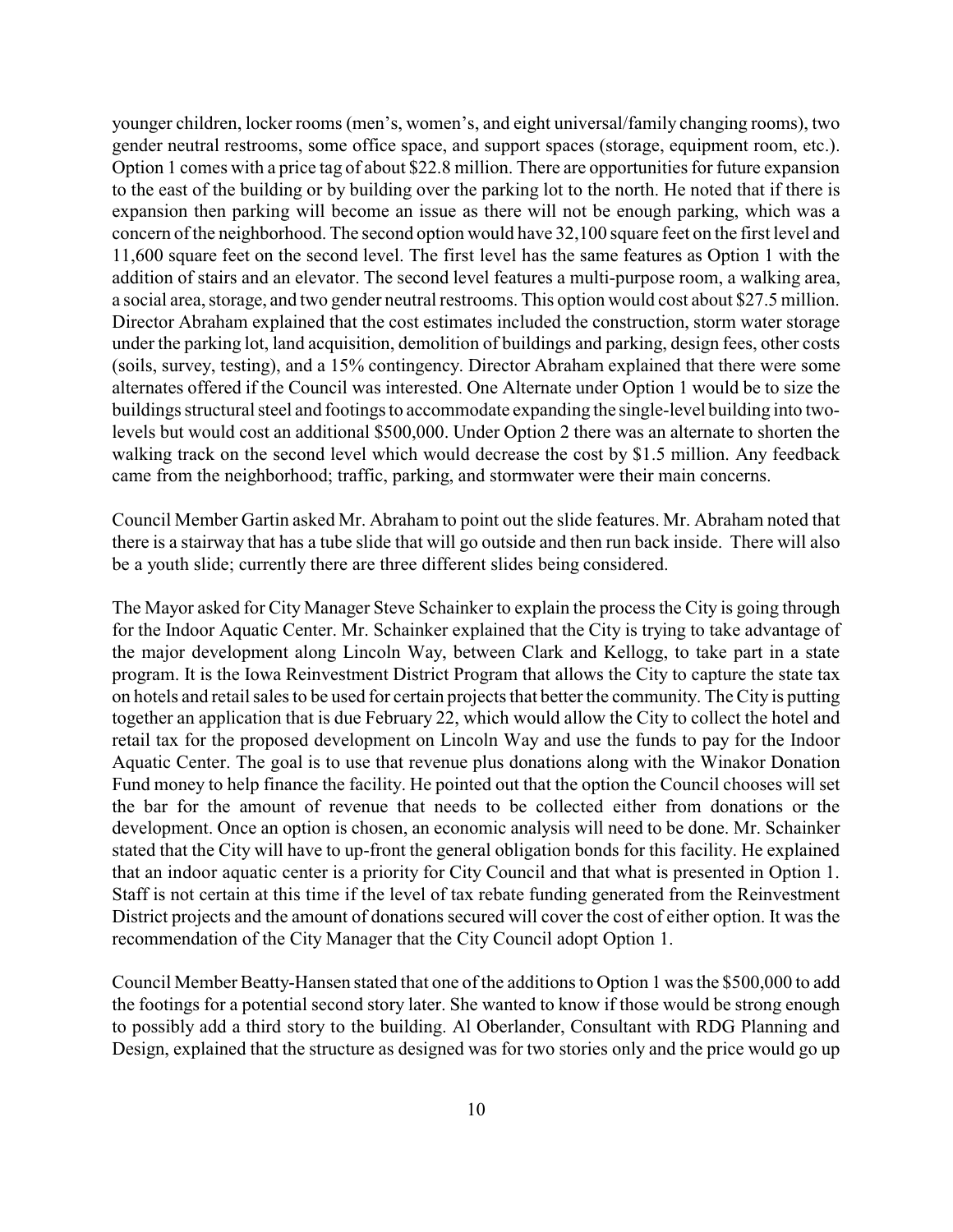if the City wanted to include a third story. Mr. Schainker stated that a big concern with expanding further would be the loss of parking - the bigger the building the more parking would be needed; it will expand into the neighborhood, which is what they don't want to do. Ms. Beatty-Hansen mentioned she liked having the potential to expand the building if needed. She asked if any thought was given to using the existing building. Director Abraham mentioned that there was not a lot of conversation regarding using the current building. The building currently on the lot is not set up to allow the parking and the building is older and would cost more to make improvements.

The Mayor wanted to know if the Council decided to go with Option 1 and in the future wanted to add a second floor how much of a disruption there would be while adding that second level. Mr. Oberlander stated if a second floor was added over the locker room and offices, they would have to knock holes in the floor to add the new footing to support the new columns. Some areas would need to have the roof taken off to convert to a floor structure instead of a roof. The pool would need to be shut down to strengthen the trusses to build the walking track. There would be numerous interruptions to the day-to-day operations. City Manager Schainker pointed out that if they did the underground stormwater then they would have all the green space to the east for expansion. Mr. Oberlander stated that would be correct as they would have 15,000 square feet of space for expansion.

Council Member Gartin stated that including a walking path would significantlyincrease the number of people who would benefit from the building. He pointed out that Ada Hayden is packed when the weather is nice. Currently, there is nowhere for anyone to go walking when the weather is bad besides the mall. He noted that he is leaning towards having a second floor for the walking path and the cost is going to keep getting more expensive as they move on. He appreciated that RDG would be eliminating a curb cut on the west side; this would make things nicer for the neighborhood. Mr. Gartin reminded everyone that they are going to be seeing major changes along the Lincoln Way Corridor within the next few years.

The Mayor stated that it was noted in the Staff Report that the DOT may not want to vacate its premises right away and wanted to know if the aquatic center could be built while the DOT is still operating. Mr. Oberlander stated the potential new indoor aquatic center building is positioned on the site where the existing two buildings could remain, but half of the parking lot would be taken out during construction.

Council Member Betcher inquired if the City submitted the plan for the two-storyaquatic center with the Iowa Reinvestment District and then it was voted down by a referendum; would the project be null and void or could they revert back to a one-story plan. City Manager Schainker stated if the City had to submit an application that is contingent upon passing a bond issue he was not sure if the City will get all the points needed. He pointed out that whatever the Council decides they are setting the expenditure side up and at the February 9, 2021, meeting he is going to show the revenues side; he is not even sure what the gap is yet.

Council Member Corrieri explained that in her experience working with the Iowa Department of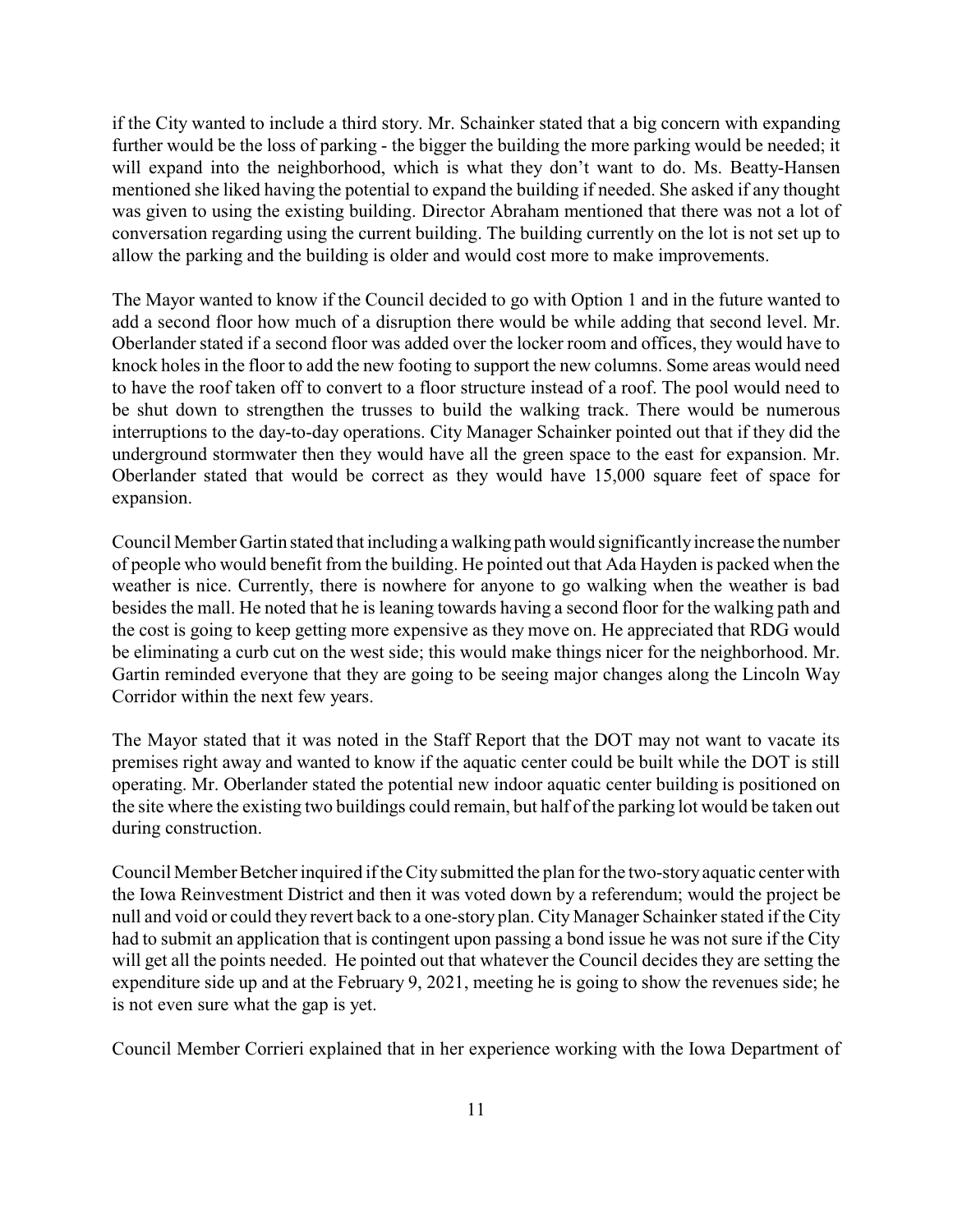Economic Development, when they like a project the committee is willing to work with communities. She mentioned that she has seen other applications submitted where there have been bond referendums that have influenced the project. She thought the Council needed to continue to be excited and advocate for the project as much as they can rather than looking at the potential downfalls may be. Ms. Corrieri commented that there isn't anything to not like about this project and believes the state will love this project and will want the City of Ames to succeed. Mr. Schainker stated that the challenge is not going to be the state, but whatever amount is put up for a referendum if it doesn't pass then there is not going to be a project as the City does not have the money to fill the gap.

The Mayor opened public comment.

Adib Amini, 1018 N.  $2<sup>nd</sup>$  Street, Ames, mentioned that he was at the neighborhood meeting as his family lives on 2<sup>nd</sup> Street. Mr. Amini wanted to share that his family would love to have the pool in the neighborhood. He understands it is a complex project and the issues that go with it. He is not sure if it is possible to go with the second-story facility and if the bond referendum fails then go back to the single-story option. Mr. Amini stated it would be great to have a walking path and the additional features, but overall would love to see this project succeed.

Mayor Haila closed public comment when no one else came forward.

City Manager Schainker mentioned that the Council could wait until the February 9, 2021, meeting to give direction once the Council has seen the revenue section. The application has to be submitted by February 22, 2021. Mr. Schainker felt the Council should see both sides of the equation before making a decision. He stated that he is expecting a gap even with Option 1, but not sure how big of a gap it is going to be. Council Member Gartin asked what the downside would be to making a decision tonight versus in a couple weeks. Mr. Schainker stated that the next meeting will show the entire picture and how large the gap may be. He felt knowing how much the bond issue may be would help the Council decide if they wanted to proceed with a single-or two-story aquatic center. Mayor Haila pointed out that this is the first time the public has seen the project information and maybe it would be beneficial to wait to see the entire picture. The Mayor mentioned that these decisions are just for what kind of information the City will be submitting in its application to the Iowa Economic Development Authority.

Council Member Gartin wanted to know what kind of outreach had been done for this project. Director Abraham stated that there was a neighborhood meeting. Over 500 letters were sent out to the Oak/Riverside Neighborhood and 15 people attended the meeting. Last week the Parks and Recreation Commission met, and the meeting information was posted on Facebook and the information was sent out to over 6,000 email addresses that are in the Parks and Recreation database. The information that was sent was for the Aquatic Center and the Downtown Plaza. The Parks and Recreation Commission had about five people show up. He pointed out that a lot of notices have been sent out, but have not received a lot of responses.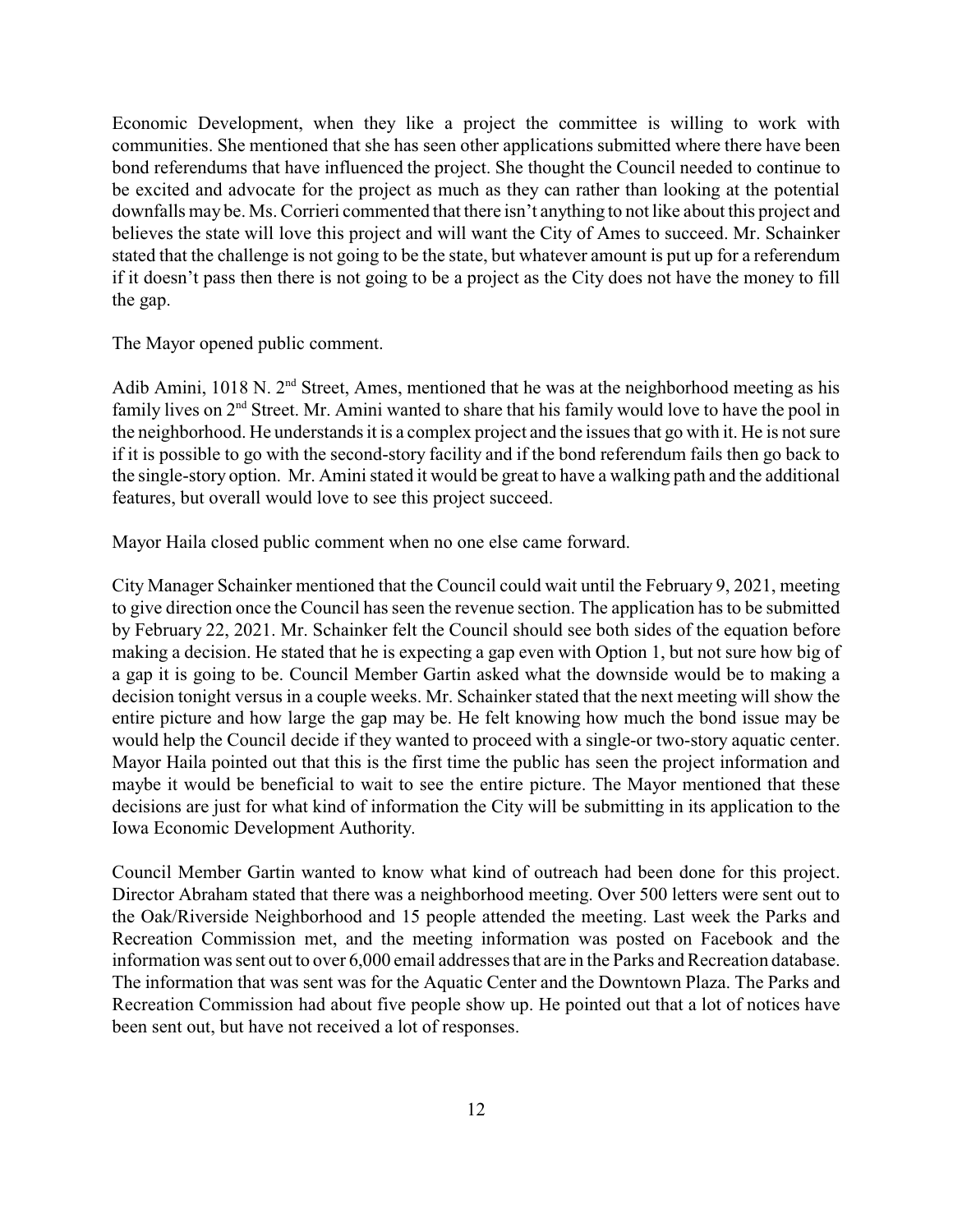Moved by Gartin, seconded by Corrieri, to approve Option 2 for a two-level Aquatic Center with additional features.

Council Member Betcher stated she is concerned with the motion as she would like to see the total picture before making a decision. She doesn't think she can support the motion right now and would prefer to table the discussion.

Council Member Martin mentioned that he would also prefer to wait. He would prefer to have the two-story building as they want to serve everyone in the community. He noted that this decision will get harder the longer they wait. Mr. Martin mentioned that there are a lot of moving pieces and if they have an opportunity to see how the revenues stack up against the expenses and what sort of bond measure they would be looking at, the Council should have that information in hand before moving forward.

Council Member Gartin stated that this is a good project and will have a higher basis of support if they increase the desirability of the building.

Vote on Motion: 4-2. Voting Aye: Beatty-Hansen, Corrieri, Gartin, Junck. Voting Nay: Betcher, Martin. Motion declared carried.

**UPDATE ON DOWNTOWN PLAZA:** Planning and HousingDirector KellyDiekmann presented the contextual location map for the Downtown Plaza across from City Hall. He noted the number one goal of the project is to enhance Downtown, to have a connection to Main Street, and to be an amenityto everyone who comes Downtown. The focus was on the long-term evolution of Downtown using 5<sup>th</sup> Street and Burnett as a corridor that could be improved over time for both City improvements and potential redevelopment in the area. The fundamental approach to the layout of the Plaza was to treat  $5<sup>th</sup>$  Street as the primary entrance and connection to Downtown with the affiliation to City Hall as a secondary point of emphasis. Director Diekmann pointed out to the northwest of City Hall on 6<sup>th</sup> Street there is a site that staff is going to recommend that City Council look at acquiring. The City currently owns the lot through the CDBG program and as part of the Annual Action Plan the three lots (519,525, and 601 6<sup>th</sup> Street) are currently being planned to be sold at market value. The revenue from the sale is intended to be used to finance a portion of the development costs for affordable housing at 321 State Avenue. In lieu of selling the properties to a third party, it will be the staff's recommendation that the City purchase these properties at the appraised value of \$198,000 to reimburse the CDBG program and convert the property to a public parking lot.

Confluence had prepared a conceptual design for the site that incorporates a substantial number of ideas initially identified for the site. The focal points for the project include running water features in the north that flow through the plaza as a "runnel" connecting to spray water features at the south. This large space at the south end of the site would also be the location of a skating facility. The skating facility is a ribbon design to emphasize the social and recreational aspect of the use and to make it unique from other skating facilities. If the ribbon design is not viable, the same space can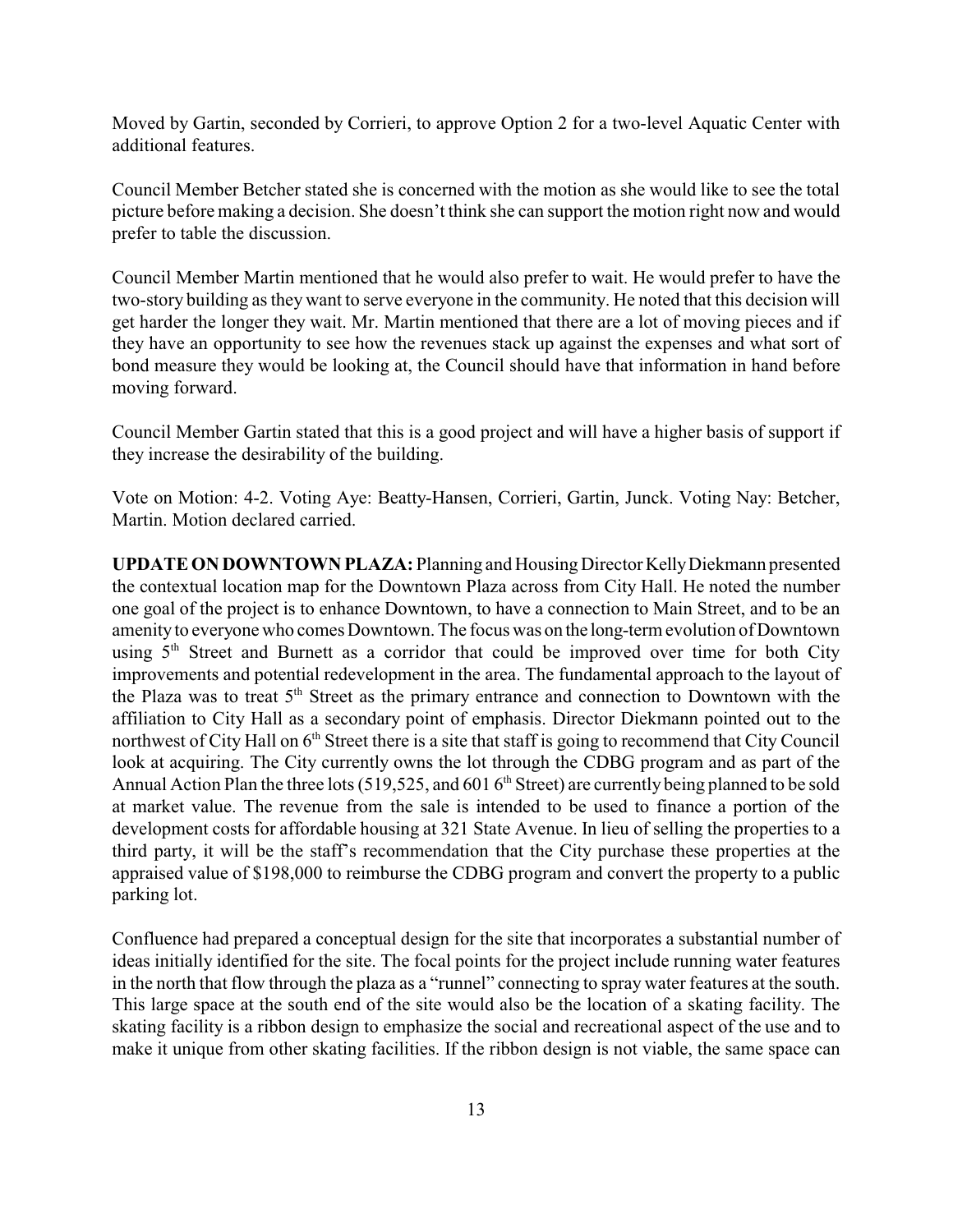be used for a more traditional open ice-skating area. The design also incorporates bike parking along the south edge, opportunities for food trucks or pop-up retail along 5<sup>th</sup> Street, swinging seats, a support building with restrooms, a signature public art piece, a small built-in platform for performances, and various seating areas with a substantial amount of green space.

As a result of constructing the plaza, all 86 parking stalls in Parking Lot N would be removed. In its place, staff has directed Confluence to show the addition of new angled parking along the west side of Clark Avenue to provide "front door" customer parking for City Hall. This change would total approximately 18 parking spaces. Angled parking with meters will be retained along 5<sup>th</sup> Street frontage with one adjustment to the current configuration to test back-in angled parking. Back-in angled parking is new to Ames, but present in other urban environments, such as Des Moines.

There was a public meeting held via Zoom on January 21, 2021, with approximately 90 people participated. Mr. Diekmann noted that the feedback received were concerns about the loss of parking, cost of the facility, other priorities for funding, and the location away from Main Street. The positive feedback staff received is the idea of the ice-skating facility and the green space. Director Diekmann mentioned that a quick poll and additional comment opportunities are available online at [www.cityofames.org/downtownplaza](http://www.cityofames.org/downtownplaza). He pointed out that in the five days since the link has been active staff had already received 158 comments. Director Diekmann explained that there are a lot of details that will still need to be decided, but there is a rush to get a conceptual design completed to submit it to the Iowa Reinvestment District Program.

Council Member Betcher wanted to know about the potential to have technology charging solar stations in tables so anyone can take their laptops and use them. Mr. Diekmann stated that level of detail is not in the plan yet and could be added later. Ms. Betcher wanted to know if there was going to be any seating available for parents in case they wanted to watch their kid's skate. Director Diekmann mentioned they had not talked about that yet, but did not envision any bleachers being put in.

Council Member Beatty-Hansen wanted to know if a bicycle fix-it-station could be added to the design, but understands that level of detail may come later. Director Diekmann stated those levels of details were not in the plan yet, but could be added later.

Director Diekmann stated the Downtown Plaza is a current project within the Capital Improvement Plan (CIP) with a budget of \$2.7 million over a two-year period. The current design concept includes several features with highly variable costs, such as the public art, ice skating facility, water features, and support building. The working estimate for this concept ranges from \$3 million to \$4 million. Confluence will provide a more precise cost estimate for the project as part of the final refinements at the February 9, 2021, City Council meeting.

Mayor Haila opened public comment.

Adib Amini, 1018 West  $2<sup>nd</sup>$  Street, Ames, mentioned that the design was beautiful. He noted that he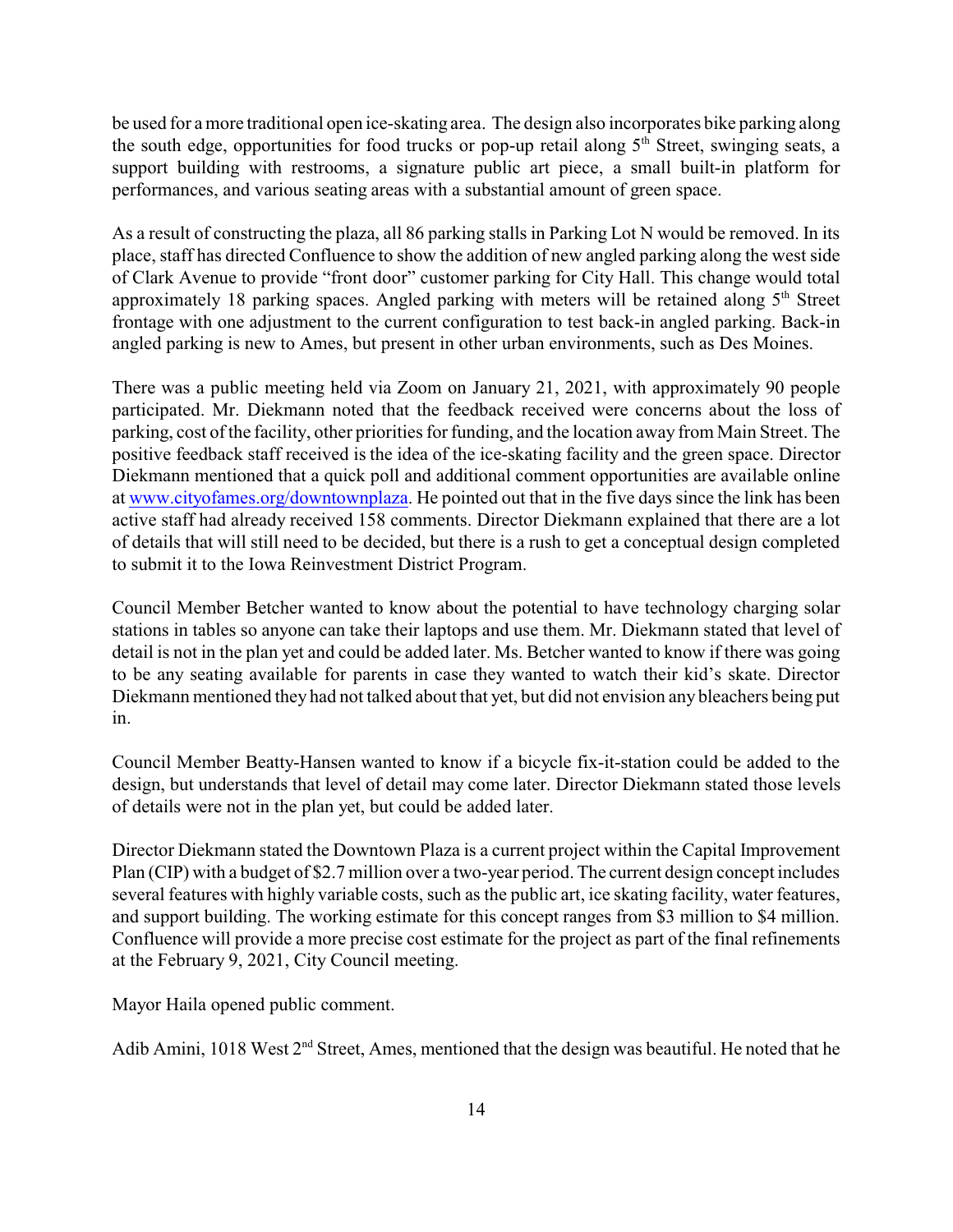has kids and would love to see kid friendly features and there is plenty of room to add items later when funding is available. He wouldn't want to see those types of items hold up the project.

The public comment was closed.

Director Diekmann stated that staff is providing an update and no action is needed at this time unless there is something that the Council wanted to add.

Moved by Betcher, seconded by Martin, to approve Alternative 1: to accept the update on the preparation of the Downtown Plaza concept and proceed with preparation of the final concept design and cost estimates for the City Council to review on February 9<sup>th</sup>, and to proceed with planning for parking changes to Clark Avenue, 5<sup>th</sup> Street, and the site on 6<sup>th</sup> Street.

Vote on Motion: 6-0. Motion declared carried unanimously.

The Mayor recessed at 8:03 p.m. and reconvened at 8:09 p.m.

**DISCUSSION OF PRAIRIE FIRE DEVELOPERS CONCEPT PLAN FOR 321 STATE AVENUE:** Planning and Housing Director KellyDiekmann mentioned that staff had partnered with Prairie Fire Developers for the Low Income Housing Tax Credit (LIHTC) application, which is to be submitted by March 12, 2021. Staff had provided feedback to Prairie Fire and its architecture firm, Odimo, about the layout of the site and appearance of the main apartment building presented in the original design. City Council had previously noted that it seemed bulky and the appearance of a flat roof did not work well together with the townhome design that was also a part of the project. The site plan has been modified to move the apartment building to the east near the driveway accessing the site. The townhomes are now divided into three groupings of buildings rather than two. The primary open space remains along the west boundary of the site with parking situated along the east side. With the adjustments to the townhomes, the number of apartments can be increased from the original 36 units to 37 units by adding one additional 3-bedroom townhome apartment. Staff supports the updated site plan. The architectural changes for the apartment building were significant. Odimo proposed changing the building to break the building up into three small connected buildings with varying roof forms. The design concept allows for a final design detail of allowing the stairwell to be located on the inside of the building.

The Mayor noted that on the prospective drawing there is a tall wall on the right side of the development (west side of the development) and wanted to know if this is due to grading. Director Diekmann stated he would need to follow up on that as that is not showing up on the Site Plan.

Council Member Betcher mentioned that the change to the apartment building was a good improvement in her perspective.

The Mayor opened public comment. It was closed when no one came forward.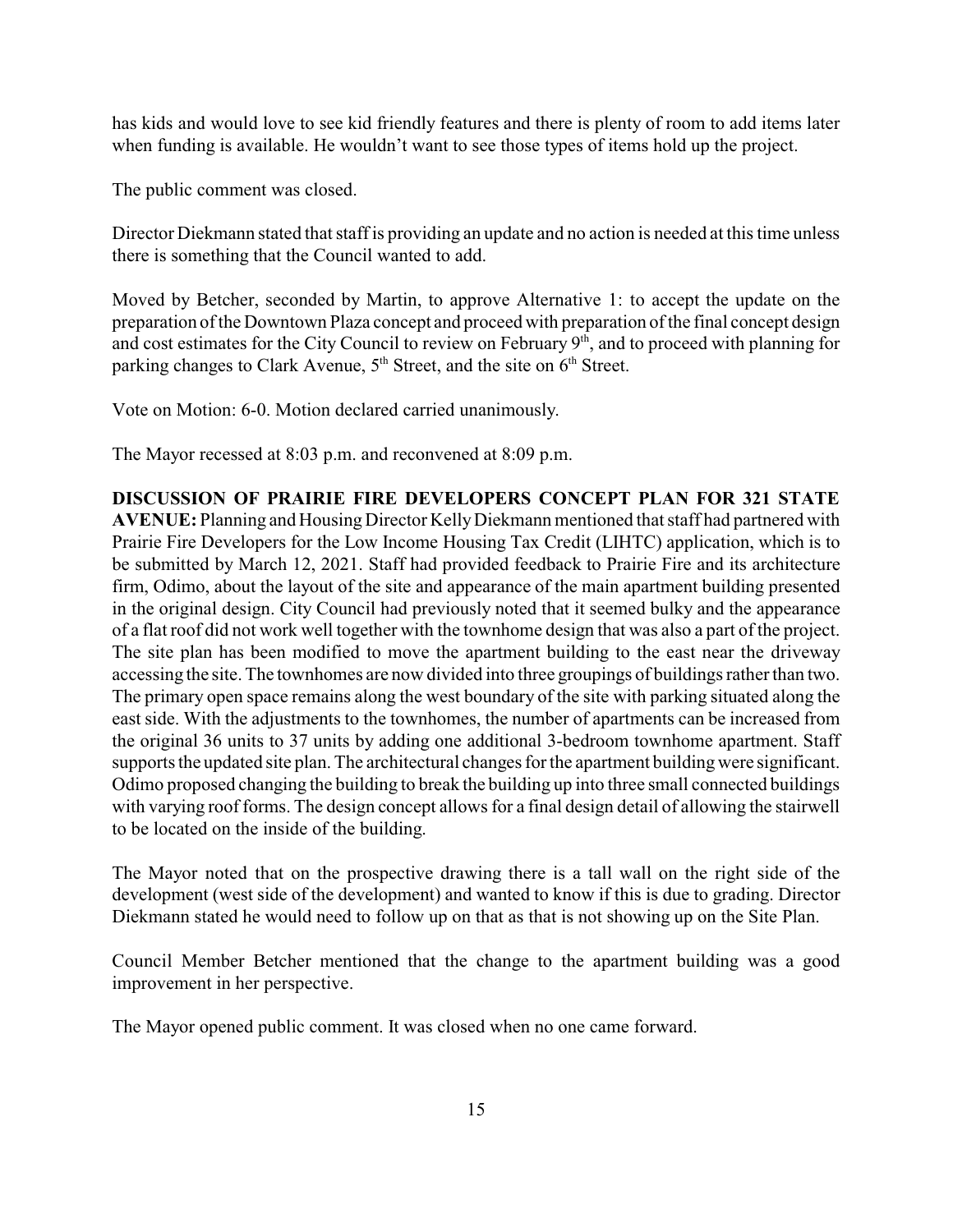Moved by Betcher, seconded by Corrieri, to approve Alternative 1 that is to accept the update regarding the Prairie Fire Development Concept and proceed with preparation of the final LIHTC application.

Vote on Motion: 5-1. Voting Aye: Betcher, Beatty-Hansen, Corrieri, Junck, Martin. Voting Nay: Gartin. Motion declared carried.

**INITIATING VOLUNTARY ANNEXATION FOR 23959-580TH AND ADJACENT PARCELS, SUBJECT TO RECEIPT OF A WAIVER TO WITHDRAW FROM ANNEXATION FOR ALL PROPERTIES:** Planning and Housing Director Diekmann stated that the City had received annexation petitions from three property owners representing 115.19 acres of land east of the Ames corporate limits, located at the northwest corner of Highway 30 and 580<sup>th</sup> Avenue. Staff had requested that the property owners submit waivers of the right to withdraw from annexation prior to proceeding with the process. Waivers had been received from the two property owners originally authorized by Council for annexation: Larson Leasing and LDY, LLC. Staff is asking for the CityCouncil to affirm moving forward with the annexation. Mr. Diekmann noted that to the west of 23959 580<sup>th</sup> Avenue (formerly Caremoli) a vacant property owned by Bankers Trust Company had petitioned to be part of the annexation. Staff found it logical to include the Bankers Trust property into the annexation at this time. Director Diekmann mentioned that staff did not believe an 80/20 annexation was necessary at this time. No City utilities will immediately serve the sites. The existing structures will continue with rural water service for the immediate future. The first step for annexation is for the City Council to accept the petitions and refer them to the Planning and Zoning Commission for recommendation.

Council Member Gartin stated his perspective on the annexations that if the City has the opportunity to do an 80/20 then they should. Mr. Gartin wanted to know if there was a potential downside, in the future, with the way the land is configured to come in. Director Diekmann stated there wouldn't be a downside to the City except the City would be taking over the substantial maintenance of 580<sup>th</sup> Street, even though the City does not have any rationale for wanting to maintain the extra half mile of road. He noted in this case the City is not preventing themselves from annexations of large developable spaces in the future.

Mayor Haila opened public comment and it was closed when no one came forward.

Mayor Haila stated as the annexation moved forward, he wanted to make sure that the property owners understood that there would be no City water or sewer in the area and may not be available for some time. The Mayor wanted to know if that will be in writing somewhere for the property owners. Director Diekmann stated that the owner of the Caremoli property is aware and the other properties are aware of the circumstances as well.

Moved by Betcher, seconded by Gartin, to approve Alternative 1, to initiate the voluntary annexation of the four properties totaling 115.19 acres as a 100% voluntary annexation, subject to the receipt of a waiver to withdraw from annexation for all properties.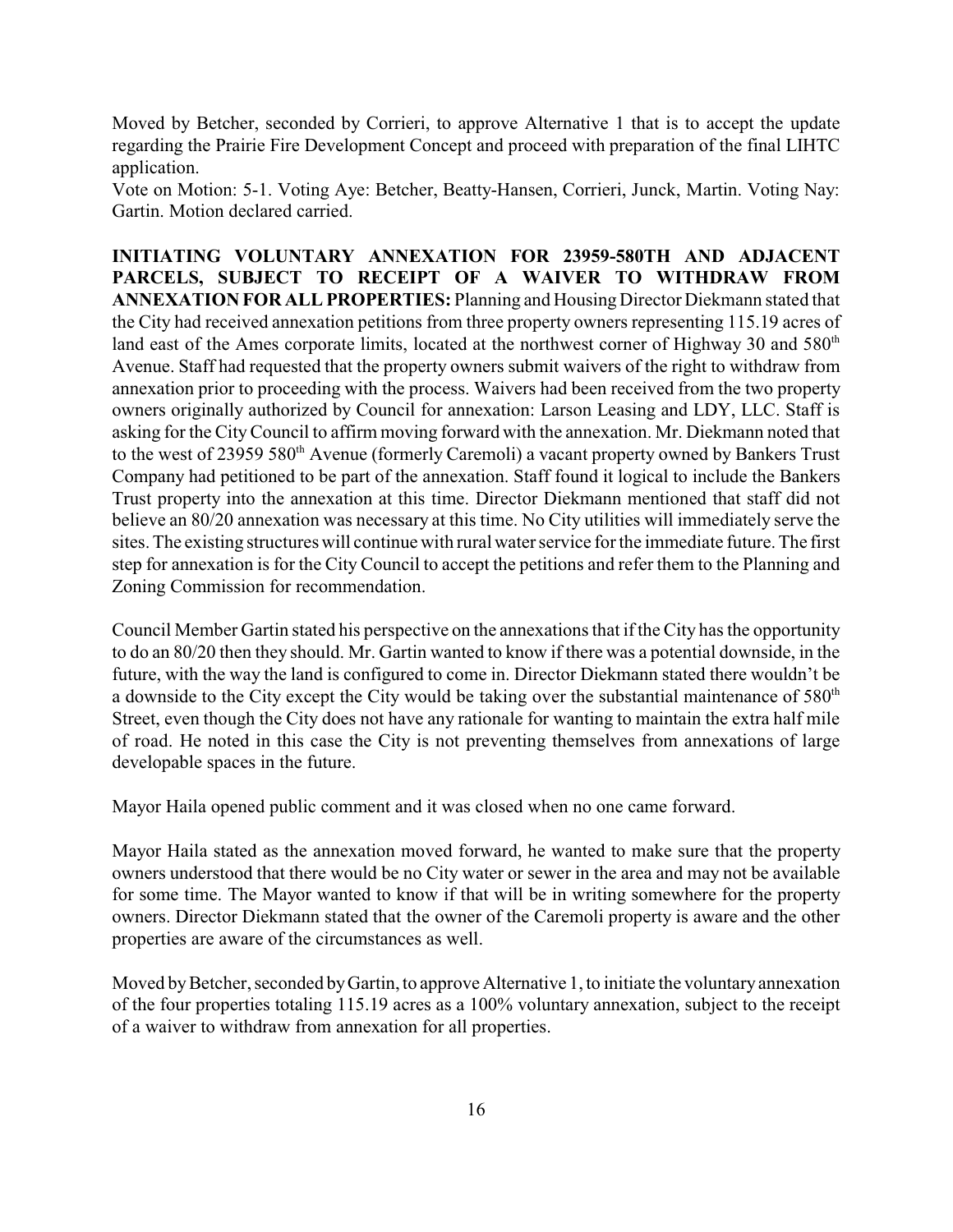Vote on Motion: 6-0. Motion declared carried unanimously.

**2021-2026 CAPITAL IMPROVEMENTS PLAN:** Finance Director Duane Pitcher explained that he is available for any questions as this item is for public input only. City Manager Steve Schainker stated staff is not asking the Council to take any action on this item as this is an opportunity for the public to respond and provide any input. It was noted that the public can still provide comments at any time until February 9, 2021.

Mayor Haila opened public comment. It was closed when no one came forward.

City Manager Schainker mentioned that if anyone had any comments, they could send them to any Council Member, the City Manager's Office, or the Director of Finance.

**HEARING ON 2019-20 CONSOLIDATED ANNUAL PERFORMANCE AND EVALUATION REPORT(CAPER):** HousingCoordinator Vanessa Baker-Latimer stated that the CommunityDevelopment Block Grant (CDBG) regulations require that,within 90 days from the end of its fiscal year, the City must prepare a Consolidated Annual Performance and Evaluation Report (CAPER), which is required to be submitted to the Department of Housing and Urban Development (HUD) on or before September 29 each year. However, due to COVID-19, HUD changed the due date to December 31, 2020. Additionally, staff requested and received an extension to submit the Report on or by January 31, 2021. Ms. Baker-Latimer explained the Report covers the time period for fiscal year July 1, 2019, through June 30, 2020. The major activity implemented in 2019-20 was on the public infrastructure improvements at Baker Subdivision.

The Mayor opened the public hearing and closed it after there was no one wishing to speak.

Moved by Beatty-Hansen, seconded by Corrieri, to adopt RESOLUTION NO. 21-053 approving the 2019-20 Consolidated Annual Performance and Evaluation Report (CAPER). Roll Call Vote: 6-0. Resolution declared adopted unanimously, signed by the Mayor, and hereby made a portion of these Minutes.

**HEARING ON 3 RD SUBSTANTIAL AMENDMENT TO THE 2019-20 ANNUAL ACTION** PLAN AND CITIZEN PARTICIPATION PLAN: Housing Coordinator Vanessa Baker-Latimer stated that on September 11, 2020, the U.S. Department of Housing and Urban Development (HUD) notified the City that it will receive a third special allocation round of Community Development Block Grant (CDBG-CV) funds in the amount of \$356,455 authorized by the CARES Act to again be used to prevent, prepare for, and respond to COVID-19. She noted that the City was eligible for three rounds of funding. Staff is in the process of finishing round one that was directly funded by HUD. Round two is being administered through the State of Iowa. The third round will be funded through HUD again. Staff is proposing to continue implementation of the Rent, Mortgage, and Utilities Relief Assistance with the third round of CDBG CARES funding from HUD. To date, round one funds have assisted approximately 104 households with almost all the funds spent, and there is still a waiting list of applications to process. Due to the Rent, Mortgage, and Utilities Relief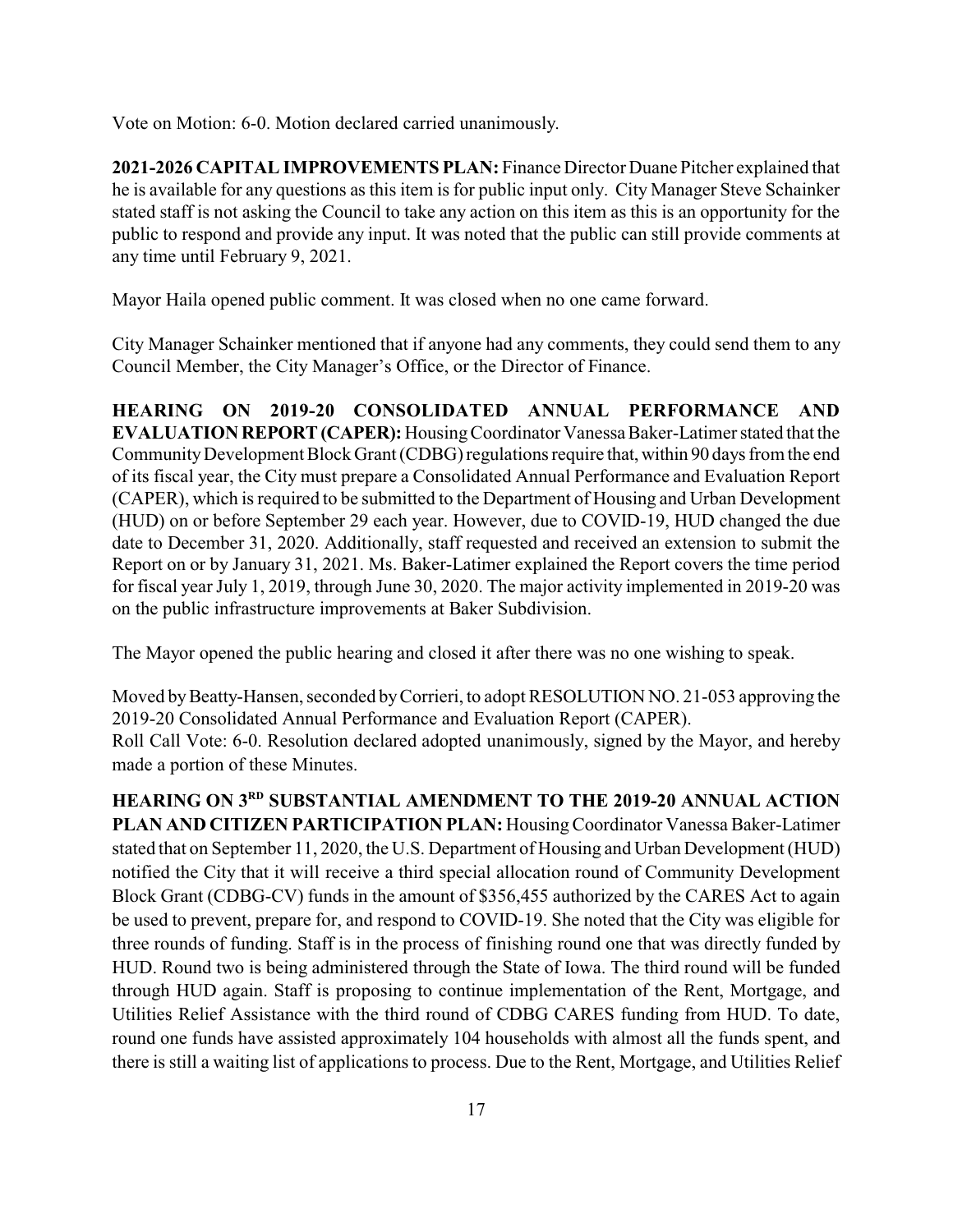Assistance being funded during the 2019-20-year, HUD requires the City to Amend the Annual Action Plan.

Council Member Betcher asked Ms. Baker-Latimer if the administration of the funds was easy or if there were challenges. Ms. Baker-Latimer explained that there have been some challenges. One of the challenging parts has been the duplication of benefits. Staff had to adjust the program as initially HUD allowed them to help people for up to three months and then that was changed to six months. She noted that they are seeing a different level of applications this time around for COVID, and staff will need to look at changing some guidelines to accommodate those changes. Ms. Baker-Latimer explained that the other challenge is that the moratorium was going to end December 31, 2020, and now that has been changed to January 31, 2021, which has caused a lot of people to start panicking about the possibility of getting evicted. Staff is trying to work with landlords to cover the gaps and that has also been challenging.

The Mayor opened the public hearing. There was no one wishing to speak, and the hearing was closed.

Moved by Junck, seconded by Beatty-Hansen, to adopt RESOLUTION NO. 21-054 approving the 3<sup>rd</sup> Substantial Amendment to the 2019-20 Annual Action Plan and Citizen Participation Plan. Roll Call Vote: 6-0. Resolution declared adopted unanimously, signed by the Mayor, and hereby made a portion of these Minutes.

**HEARING ON ENTERING INTO AN AMENDED SEWER REVENUE LOAN AND DISBURSEMENT AGREEMENT AND TO BORROW MONEY THEREUNDER IN A PRINCIPAL AMOUNT NOT TO EXCEED \$6,075,000:** Municipal Engineer Tracy Peterson stated this item is to have a hearing to enter into a modified loan agreement. She noted the City had used State Revolving Fund (SRF) funding for sanitary sewer projects. She explained that with the rehabilitation, the City has the opportunity to get water quality funding with a grant application. The SRF loan program allows for the interest scheduled to be paid on sewer loans to be granted back to the loan originator (the City) to fund stormwater quality improvement projects. The City of Ames is amending the existing loan agreement to allow interest due for the sewer SRF loan to be granted back to the City to fund the City Hall Parking Lot Reconstruction as a sponsored project in the amount of \$375,000. Because this project has been completed and the City Council has approved final acceptance, the \$375,000 will serve as a reimbursement into the Stormwater Utility Fund.

The public hearing was opened by the Mayor. He closed the hearing after no one asked to speak.

Moved by Corrieri, seconded by Gartin, to adopt RESOLUTION NO. 21-055 approving entering into an Amended Sewer Revenue Loan and Disbursement Agreement. Roll Call Vote: 6-0. Resolution declared adopted unanimously, signed by the Mayor, and hereby made a portion of these Minutes.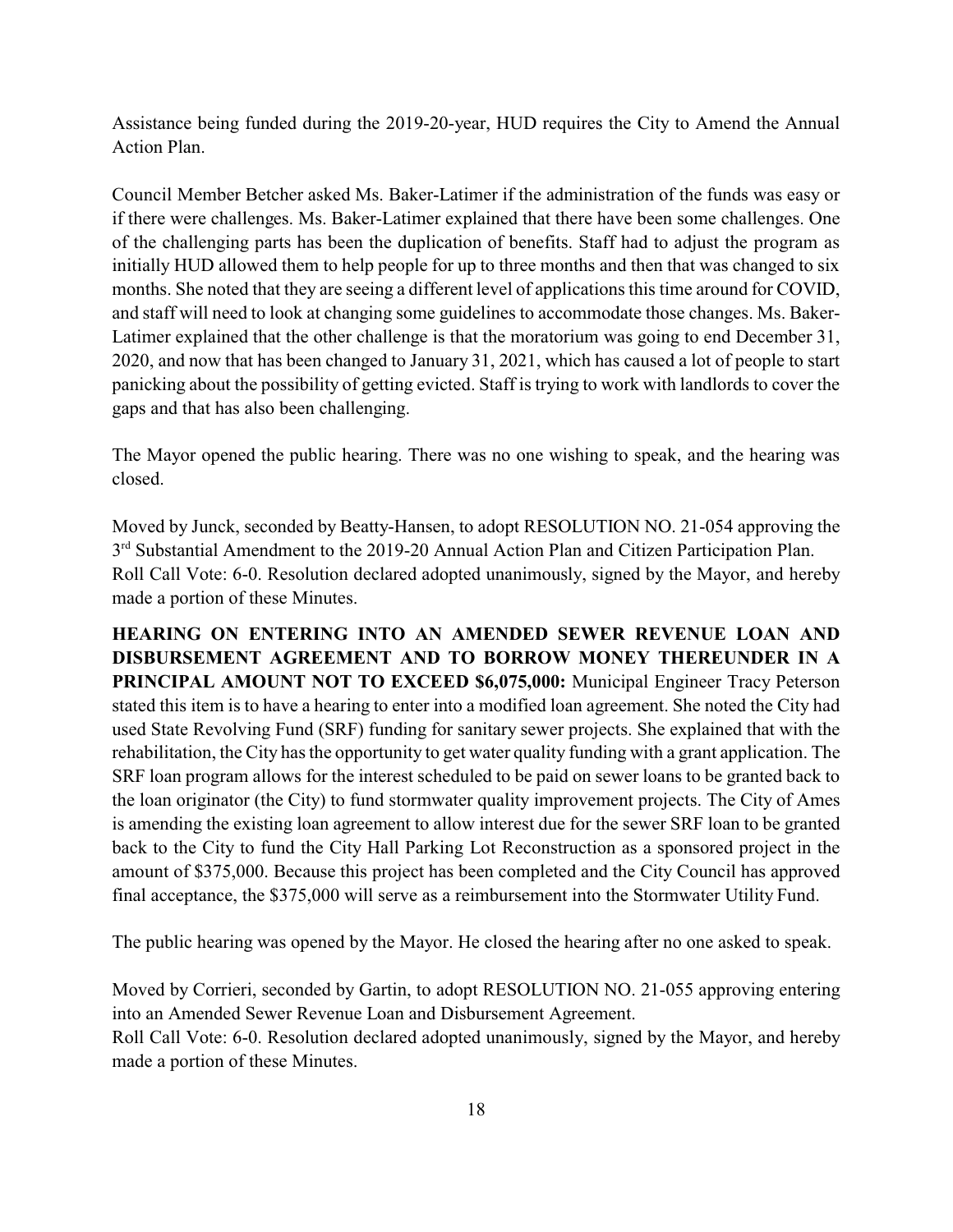**HEARING TO AUTHORIZE THE POTENTIAL USE OF EMINENT DOMAIN AUTHORITY, IF NECESSARY, TO OBTAIN EASEMENTS AND ACQUIRE LAND FOR FLOOD MITIGATION - RIVER FLOODING PROJECT:** Municipal Engineer Tracy Peterson explained that they are continuing to meet with landowners in the flood mitigation area. There was one landowner that asked for a copy of the plans and staff is working on getting that information to the landowner. She pointed out that a few property owners have expressed their interest in the City purchasing the property versus an easement and staff has started working with appraisers.

Mayor Haila wanted to clarify if the City will be obtaining easements instead of purchasing the property. Ms. Peterson mentioned that there will be a combination, some will be easements, acquisitions, or partial acquisitions. The hearing tonight is a federal requirement of FEMA due to the project using FEMA funding.

The Mayor opened the public hearing.

Piper Wall, 912 Clark Avenue, Ames, stated she is the spouse of James Howe who owns Howe's Welding & Metal Fabrication business at 811 S. Duff Avenue. She mentioned this project goes back to the 2016 plan referred to as full channel shaping. Ms. Wall explained they have an email from Council Member Martin indicating that Ms. Peterson's office would be doing outreach. She noted that part of the outreach was the opportunity to address problems with the specific plans, and it is now 2021 and there still have not been any specific plans. Ms. Wall noted that the City is talking about the use of eminent domain and she is not in favor of it. She mentioned that it is her understanding that the use of eminent domain is to be used for public good not as a way for the government to be able to take private properties to benefit a set of businesses. Ms. Wall stated when the plans do become available and if they are not convincing the property owners to sell then she believes it is not right for the government to say they will short-cut the processes and take the property from the property owners. Ms. Wall mentioned that she is not against anything the staff is doing, but doesn't see how they can move forward without any plans to view.

James Howe, 912 Clark Avenue, Ames, owner of Howe's Welding & Metal Fabrication, stated he had a couple of concerns. He is concerned that they keep building up the area since the 1993 flood, but now the City wants to solve the problem by widening the area. He noted the City needs to quit building in the floodplain if trying to mitigate flood problems. Mr. Howe mentioned the City has added more fill since the 2010 flood than before. There have been hundreds upon hundreds of loads of dirt being brought in. He explained that when his business was built, he had to meet the 100-year flood so he built the building up so he did not affect his neighbors. He noted that anyone downstream should be concerned as the water will be heading their way. Mr. Howe pointed out the Highway 30 bridge to be built in 2022 will be dumping onto Cambridge which is not fair to them. Mr. Howe explained that when the bridge was being modified to make it wider to incorporate a bike path he had asked if 2/3 could be dug out on the sandbars and he was told before that the DNR was against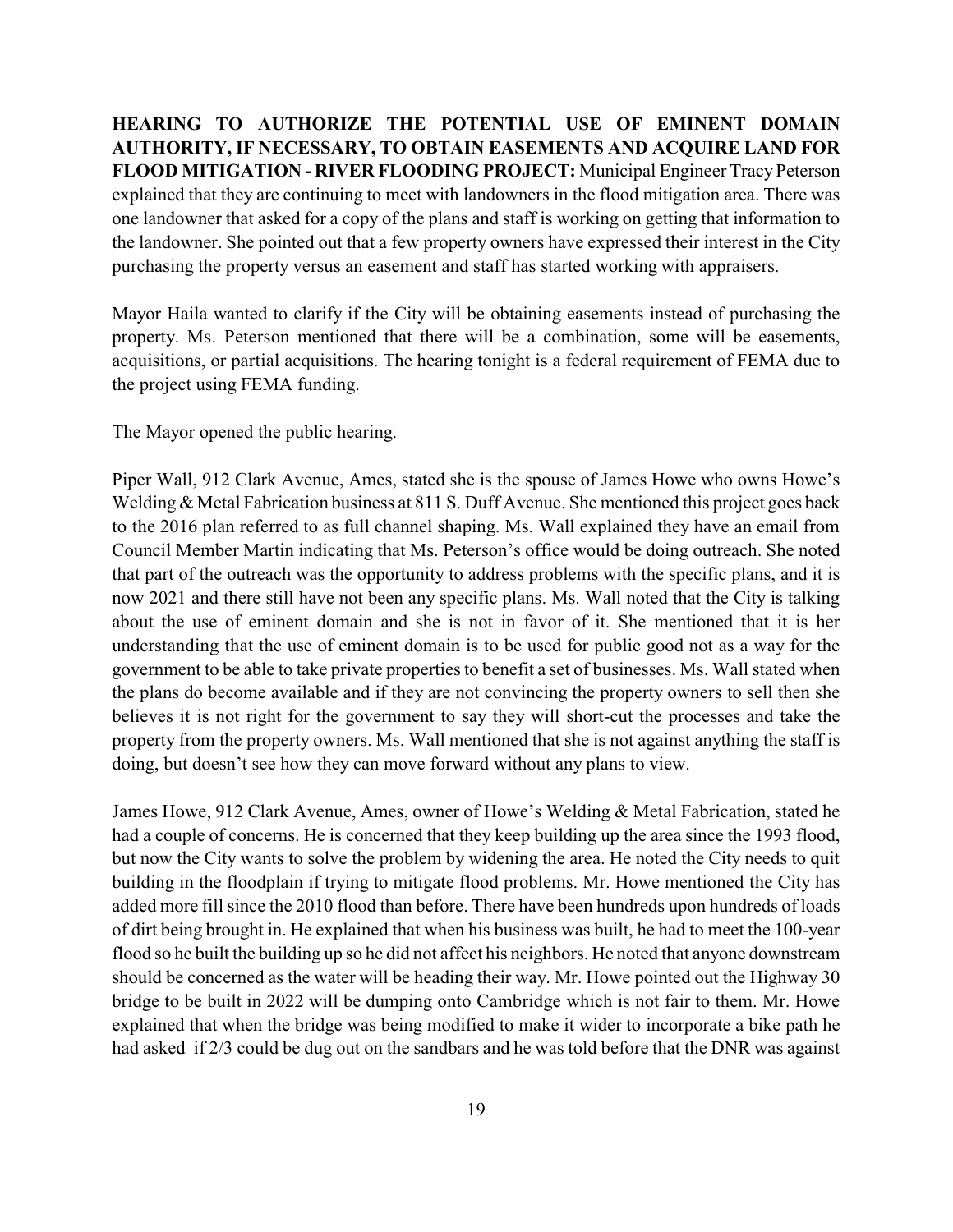that and is not sure what has changed that is going to be allowed now.

Gary Schweiger, Cedar Rapids, owner of RL Enterprises LLC, that owns the property that is leased to Red Lobster (1100 Buckeye Avenue) thanked Tracy Peterson and RDG as they have been very responsive to his inquiries regarding the site plans. Mr. Schweiger mentioned that he understands the reason for the mitigation project and doesn't have any questions about that. He is concerned about how he will be compensated for the loss of his property or part of the property. It was noted that he will lose property to the equivalent of 16 parking spaces. Mr. Schweiger was also concerned about the effect it would have on his tenant with disruption of the business while work is being done. He noted that these are important concerns and hopes they get resolved.

Mayor Haila declared the public hearing to be closed.

Ms. Peterson stated that she met with Mr. Schweiger and appreciated that he traveled from Cedar Rapids to review the site with staff. She noted that the northernmost 16 parking spaces and the timing and loss of parking spaces will all be considered during the appraisals. A parking revision layout was sent to Mr. Schweiger to have parking added to the south side of the business that would replace 15 of the 16 parking spaces. The timing of the construction was discussed, and it was mentioned that the new parking lot could be built before work on the creek began. Ms. Peterson explained that there will be a massive retaining wall and that is why there will be loss of the 16 parking spaces. All of Mr. Schweiger's concerns will be addressed during the appraiser's evaluation.

Ms. Peterson mentioned in regard to Ms. Wall's concern about the plans not being completed yet. Staff is close to having them completed, and they are currently working on fine tuning the hydraulic model, the retaining wall, and grading. It is anticipated that the plans will be available in the next few weeks. She noted that staff had provided grading plans and also showed the impacts the project will have to all the landowners. Ms. Peterson stated that Ms. Wall has more knowledge of the project and requested the entire set of plans. Staff's intent is for voluntary settlement and once an offer is given, staff is not allowed to contact the homeowners for ten days. Ms. Peterson mentioned that staff had met with Mr. Howe and his parents (the parents are the landowners). Mr. Howe's property is one where the staff asked the property owner if they preferred a permanent easement or land acquisition. It was noted that the landowner preferred land acquisition. Ms. Peterson was unable to answer Mr. Howe's question about the bridge. The downstream effects to Cambridge was discussed previously and staff will continue working through the Capital Improvement Program to reduce the flows.

Council Member Gartin mentioned that he had pulled up the Google map satellite image and it was helpful as the diagram that was in the Staff Report mentioned Hyland Heights Apartments and he didn't remember any apartments being there, but now understands that the apartments are no longer there and it is now a parking lot. He mentioned that the portion of the property from the Howes may not involve any of the land. He wanted to know if a line was going to be drawn in a way that would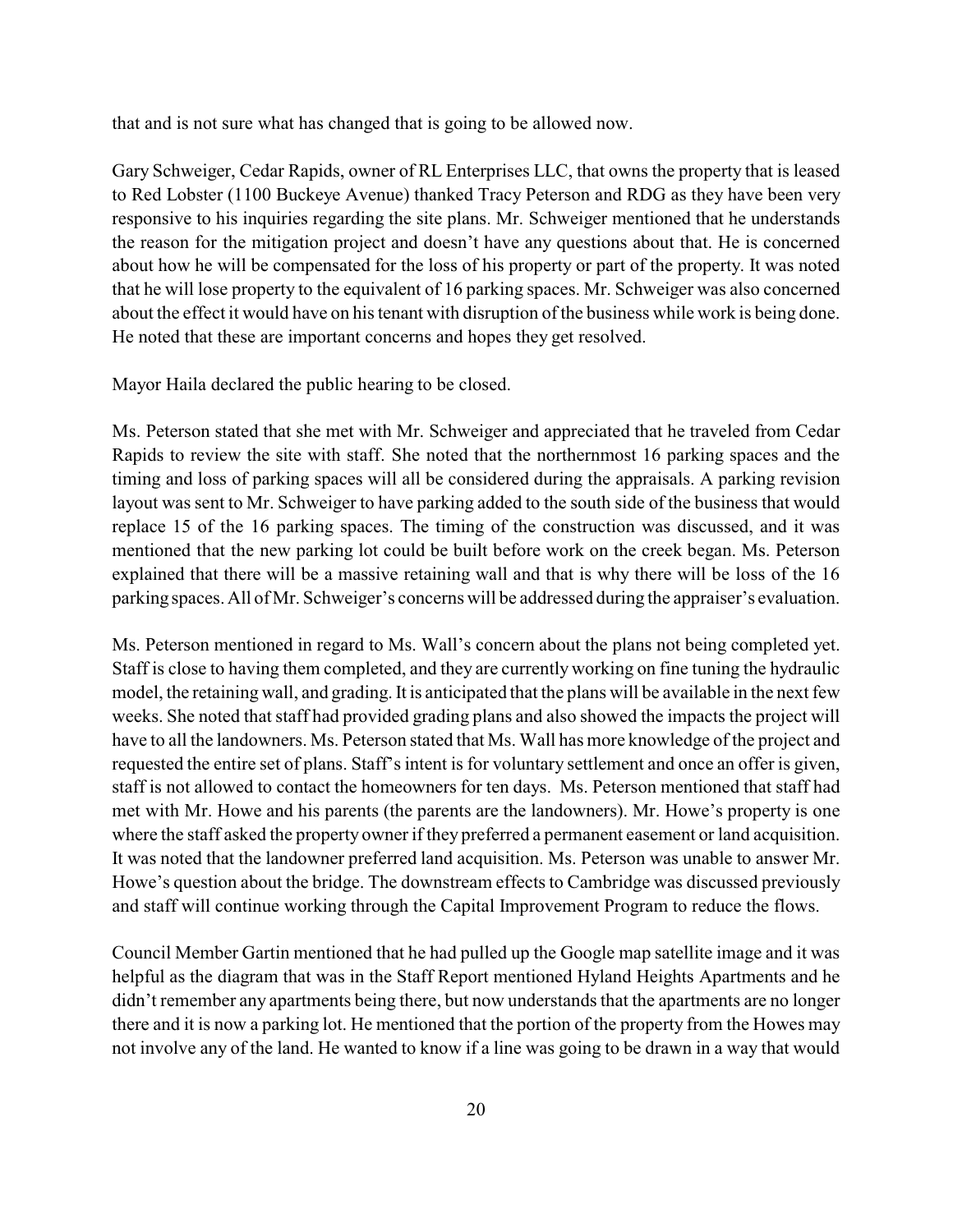impact the functionality of Howes welding. Ms. Peterson stated that the surveyor had gone out to put stakes in the land and it was her understanding that anything in the area would be movable and would not impact the drive or the circulation around the property. It was mentioned that Mr. Howe had asked for some planting/screens to be placed as part of the project to screen the Red Lobster view, which was agreed to. There was some discussion about access to his property during construction and long-term impacts. Council Member Gartin stated that Ms. Wall asked about eminent domain and wanted the City Attorney's opinion about eminent domain. Attorney Lambert explained that the legal basis for eminent domain is the government has the right to acquire property, to take property, and pay for the property for public purpose and this project is very much for public purpose.

Moved by Gartin, seconded by Corrieri, to adopt RESOLUTION NO. 21-048 authorizing the use of eminent domain authority, if necessary.

Roll Call Vote: 5-1. Voting Aye: Beatty-Hansen, Corrieri, Gartin, Junck, Martin. Voting Nay: Betcher. Resolution declared adopted, signed by the Mayor, and hereby made a portion of these Minutes.

Council Member Gartin inquired where Ms. Peterson was finding 15 parking spots south of Red Lobster as it currently looks as it is a parking lot. Ms. Peterson mentioned staff had turned the lot around where the parking would be east/west opposed to north/south. It was a creative solution from the design consultant.

**ORDINANCE ESTABLISHING A NEW INDUSTRIAL ZONING DISTRICT TO BE KNOWN AS THE INTENSIVE INDUSTRIAL ZONE IN CHAPTER 29, ARTICLE 9, OF THE** *AMES MUNICIPAL CODE***:** Moved by Beatty-Hansen, seconded by Corrieri, to adopt ORDINANCE NO. 4430 establishing a new industrial zoning district to be known as the Intensive Industrial zone in Chapter 29, Article 9, of the *Ames Municipal Code*.

Roll Call Vote: 6-0. Ordinance declared adopted unanimously, signed by the Mayor, and hereby made a portion of these Minutes.

**DISPOSITION OF COMMUNICATIONS TO COUNCIL:** Mayor Haila mentioned that there were four items to discuss. The first item was a memo from Corey Mellies, Fleet and Facilities Director giving information and a response about having an Auditorium marquee. Council Member Martin stated he likes the idea of having a sign of some kind advertising the activities that are going on in the Auditorium and would be a benefit to the City. Mr. Martin explained that it was not important to him to have a marquee style sign, but wanted to know how to proceed with coming up with a design that would serve the communication needs. City Manager Steve Schainker recommended waiting to discuss this project during budget hearings the first week of February.

The second item was an email from Keith Arneson requesting a plaza to be in Campustown. Council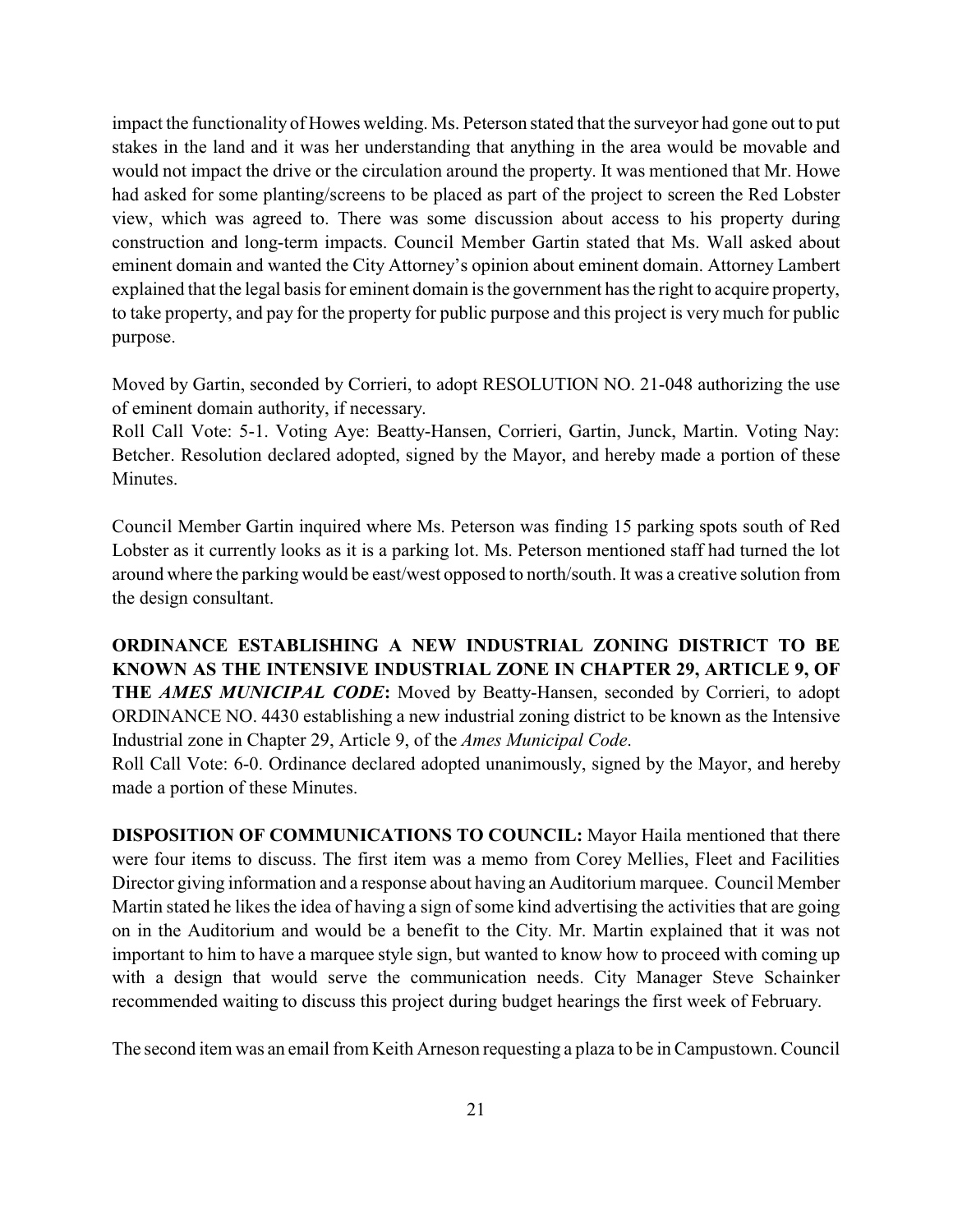Member Betcher asked if the City is currently monitoring the properties in Campustown and what is happening in the area. Mr. Schainker wanted to know if there was a particular property Ms. Betcher was referring to. Ms. Betcher noted that she believed that Kum & Go is potentially selling. Mr. Schainker stated that staff is always aware of what is going on in the City. Ms. Betcher commented that she doesn't think anything needs to be done and to just thank Mr. Arneson for sending the email. The Mayor stated he will send an email back to Mr. Arneson acknowledging his email.

The Mayor mentioned the third item was an email from Luke Jensen, RES Group, Inc., requesting to add housing on 6<sup>th</sup> Street north of City Hall. City Manager Schainker recommended having the Mayor write a letter to Mr. Jensen letting him know that the City's plans on using the property as an additional parking lot. Council Member Gartin stated he liked the concepts of housing at the time it was made, but with the Plaza concept he felt the Council should leave the area as parking.

Moved by Betcher, seconded by Gartin, to have the Mayor send a letter to Luke Jensen expressing Council's desire to use the property as parking.

Vote on Motion: 6-0. Motion declared carried unanimously.

The last item was a letter from Homer Gartz giving input on vacant lots on Lincoln Way and Kellogg and Lincoln Way across from Finley Hall. The Mayor mentioned that he would respond back to Mr. Gartz and give him an update as to what is happening in those areas.

**COUNCIL COMMENTS:** Council Member Martin stated regarding the Aquatic Center he is happy with the way it turned out. He was happy to see the enthusiasm for the two-story building, but was hoping to spend a little more effort to get that decision. Mr. Martin noted it is good to aim for the things you want and hopes the finances will work out.

Council Member Betcher agreed with Council Member Martin and the Oak/Riverside neighborhood seems to be enthusiastic and that is a good thing. She wanted to acknowledge the sad loss of a sorority sister and wanted to send condolences and sympathy to the family, the Greek community, and friends of the young lady.

Council Member Gartin voiced his appreciation to all the snow crews for working hard and having the arterial streets open for the morning commute.

Council Member Corrieri wanted to give a shout out to the Ames School Board Leadership and Teachers as they have had to deal with a lot of challenges the last several months and they have dealt with the situation with a lot of thoughtfulness. She commended them for all their hard work over the last year.